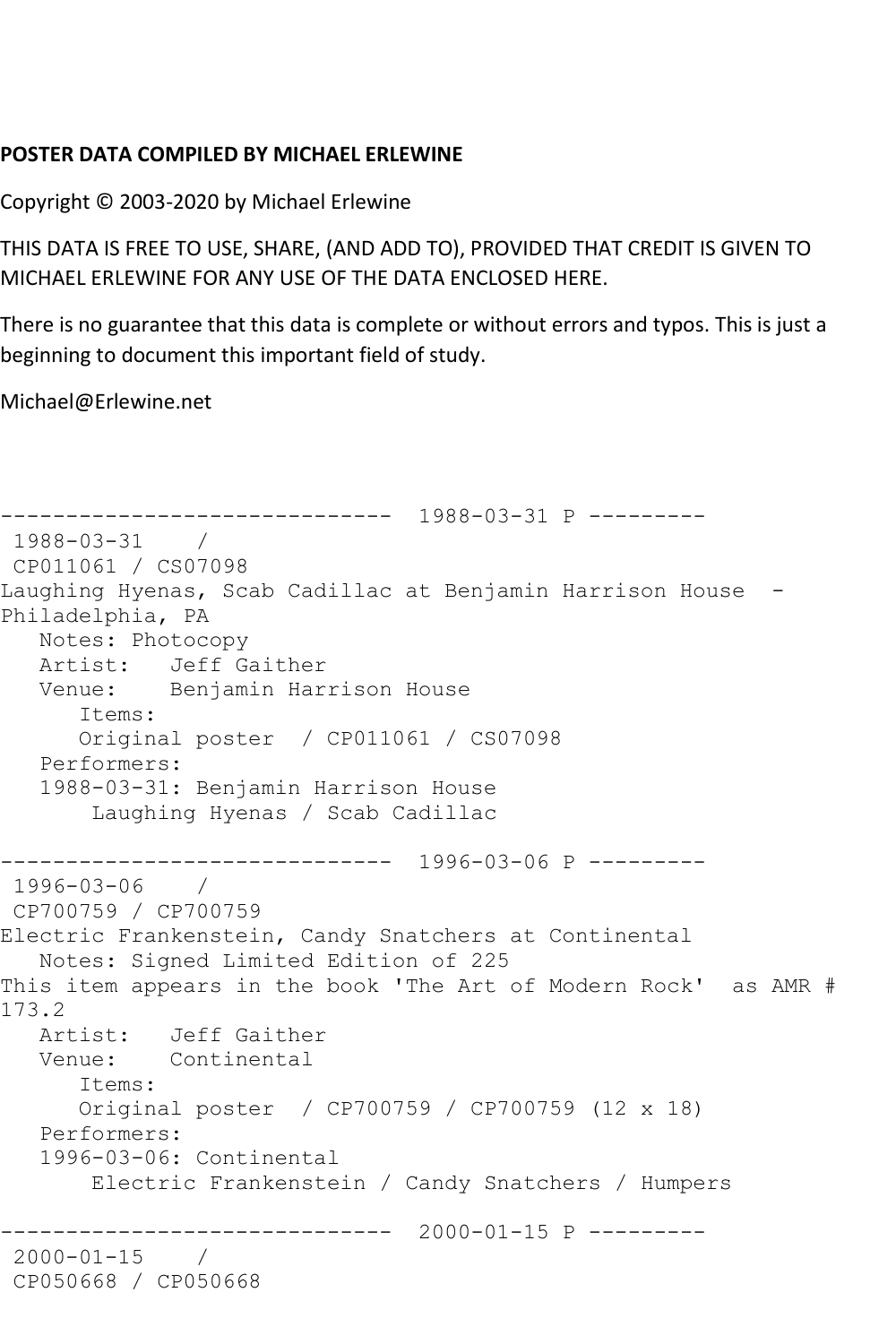Hard Liquors, Clone Defects at Milk Bar - Philadelphia, PA Benefit: Record Release Party Artist: Jeff Gaither Venue: Milk Bar Items: Original poster / CP050668 / CP050668 Performers: 2000-01-15: Milk Bar Hard Liquors / Clone Defects / Geriatrix / Baby Killers ------------------------------ 2000-01-29 P --------- 2000-01-29 / CP050664 / CP050664 Bump n Uglies, Gutter Punx at St. Andrew's Hall Benefit: Record Release Party Artist: Jeff Gaither Venue: St. Andrew's Hall Promoter: Transparent Records Items: Original poster / CP050664 / CP050664 Performers: 2000-01-29: St. Andrew's Hall Bump 'n' Uglies / Gutter Punx / Teenage Frames / Outsiders ------------------------------ 2000-04-29 P --------- 2000-04-29 / CP050658 / CP050658 Frankenstein Drag Queens, Hybrid Mutants at Warehouse - Philadelphia, PA Artist: Jeff Gaither<br>Venue: Warehouse Warehouse Items: Original poster / CP050658 / CP050658 Performers: 2000-04-29: Warehouse Frankenstein Drag Queens / Hybrid Mutants / Flamin Anus / Candy Ass ------------------------------ 2000-08-03 P --------- 2000-08-03 / CP050729 / CP050729 Misfits, Reach the Sky at House of Blues - Wetlands, NY Artist: Jeff Gaither<br>Venue: House of Blu House of Blues Items: Original poster / CP050729 / CP050729 Performers: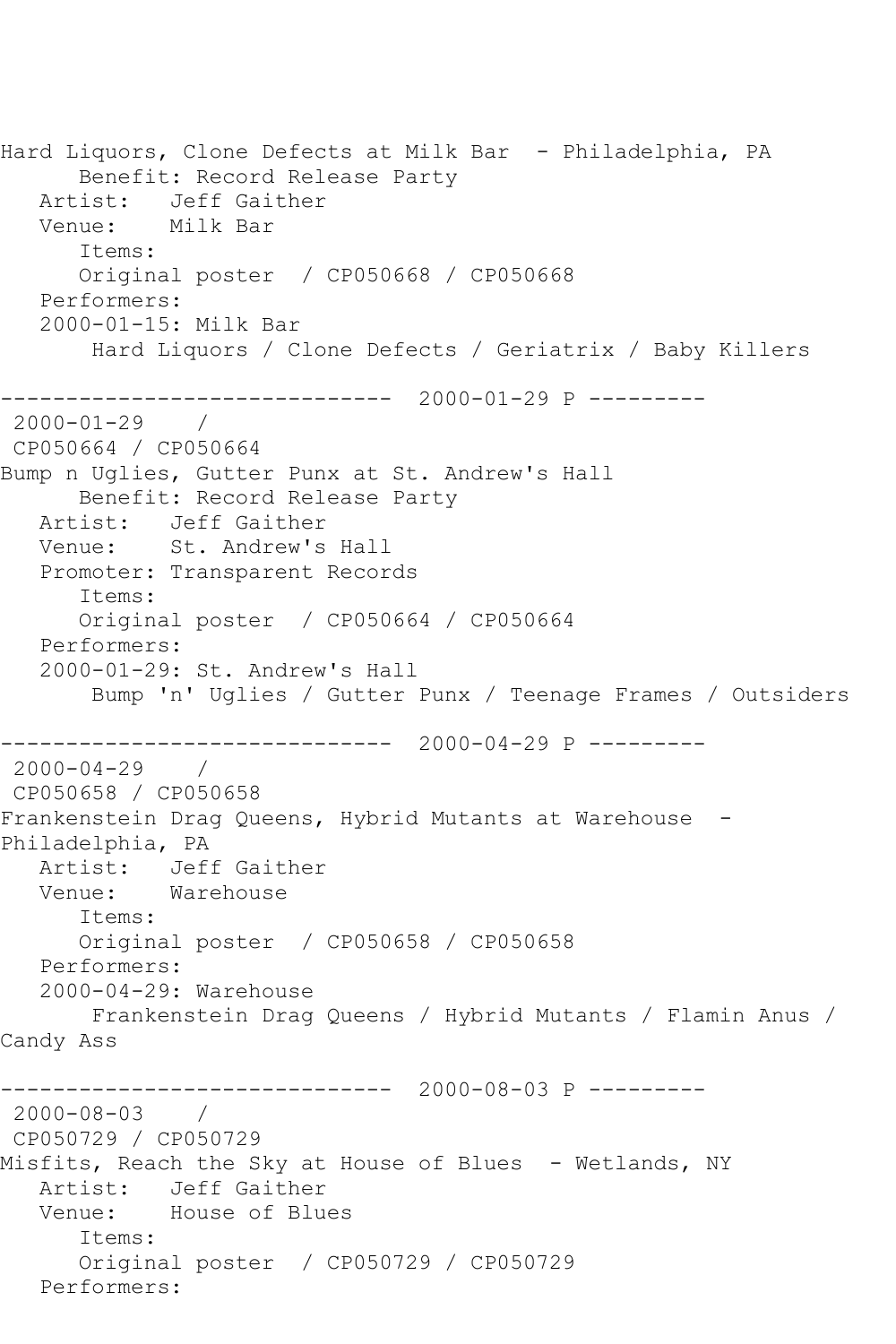```
 2000-08-03: House of Blues
       Misfits / Reach the Sky / Ignite
------------------------------ CLU 2000-10-24 P ---------
2000-10-24 / CLU 
CP030697 / NM10646
Bad Religion, Kid with Manhead at Clutch Cargos - Detroit, MI
   Artist: Jeff Gaither
   Venue: Clutch Cargos
      Items:
      Original poster CLU / CP030697 / NM10646 (12 x 9)
   Performers:
   2000-10-24: Clutch Cargos
       Bad Religion / Kid with Manhead / Gutterpunx / WSG / Promise 
Ring
------------------------------ 2000-10-24 P ---------
2000-10-24 / 
CP050663 / CP050663
Bad Religion, WSG at Clutch Cargo's
   Artist: Jeff Gaither
   Venue: Clutch Cargo's
      Items:
      Original poster / CP050663 / CP050663
   Performers:
   2000-10-24: Clutch Cargo's
       Bad Religion / WSG / Kid with Manhead / Gutterpunx / Promise 
Ring
------------------------------ 2000-11-02 P ---------
2000-11-02 / 
CP050665 / CP050665
Bump n Uglies, WSG at Shelter
   Artist: Jeff Gaither
   Venue: Shelter
      Items:
      Original poster / CP050665 / CP050665
   Performers:
   2000-11-02: Shelter
       Bump 'n' Uglies / WSG / Gutterpunk / Mud Son Falcons / GC5 / 
Multigrain
------------------------------ 2001-03-03 P ---------
2001-03-03 / 
CP050674 / CP050674
Witches, Bantam Rooster at Magic Stick - Detroit, MI
      Benefit: Hosted by the Ghoul
```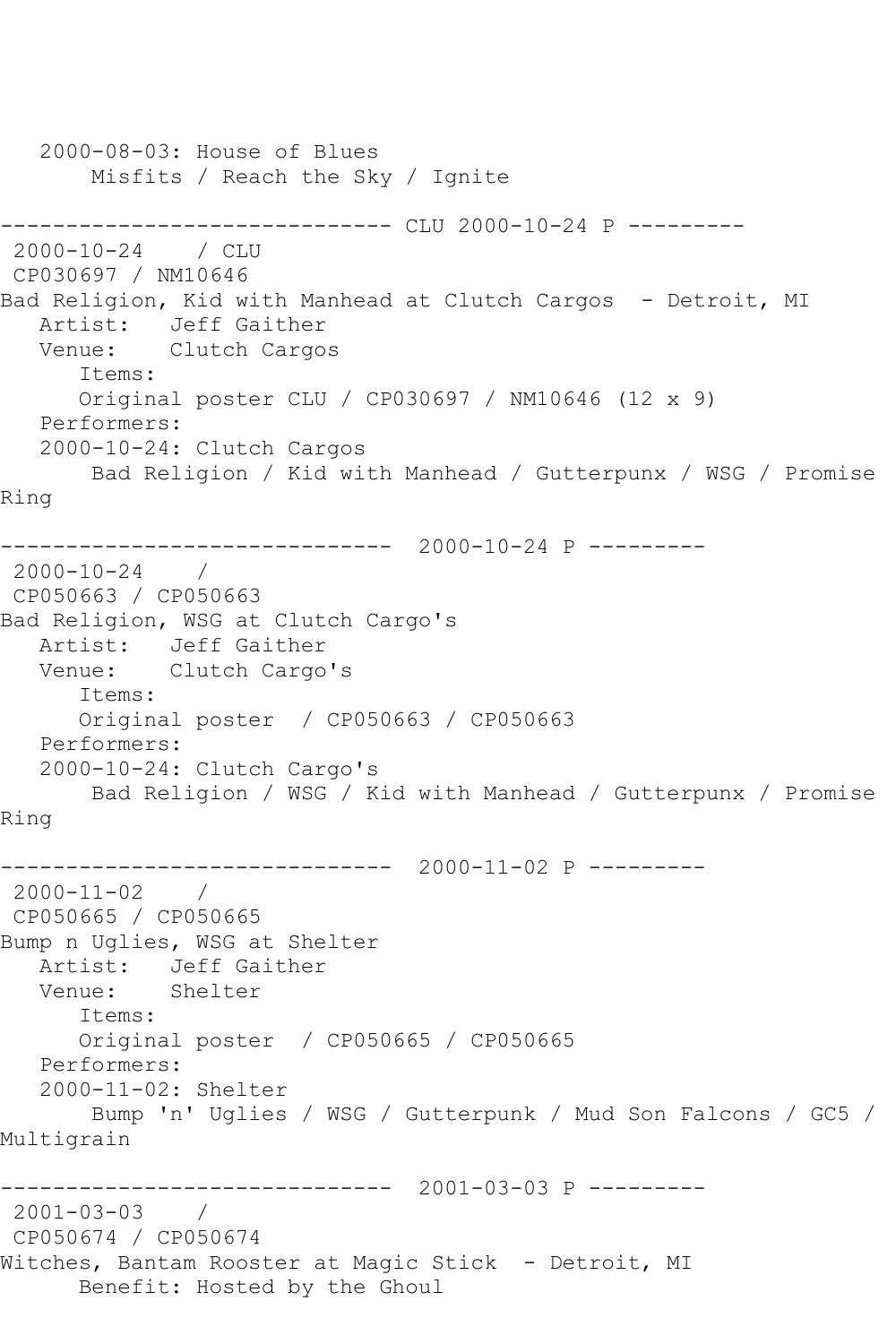Artist: Jeff Gaither Venue: Magic Stick Items: Original poster / CP050674 / CP050674 Performers: 2001-03-03: Magic Stick Witches / Bantam Rooster / Cinecyde / Bump 'n' Uglies / Edith Head ------------------------------ 2001-05-08 P --------- 2001-05-08 / CP050680 / CP050680 Mushroom Head Benefit: Full Length Release Artist: Jeff Gaither Items: Original poster / CP050680 / CP050680 Performers: 2001-05-08: Mushroomhead ------------------------------ 2001-06-02 P --------- 2001-06-02 / CP050682 / CP050682 Gutterpunk at Shelter Benefit: Another Year Wasted Artist: Jeff Gaither Venue: Shelter Items: Original poster / CP050682 / CP050682 Performers: 2001-06-02: Shelter Gutterpunk ------------------------------ 2001-06-16 P --------- 2001-06-16 / CP050707 / CP050707 Victory Flag, Three Below at Revolution Benefit: CD Release Party Artist: Jeff Gaither Venue: Revolution Items: Original poster / CP050707 / CP050707 Performers: 2001-06-16: Revolution Victory Flag / Three Below / Domestic Violence / Toast n Jam ------------------------------ 2001-07-16 P ---------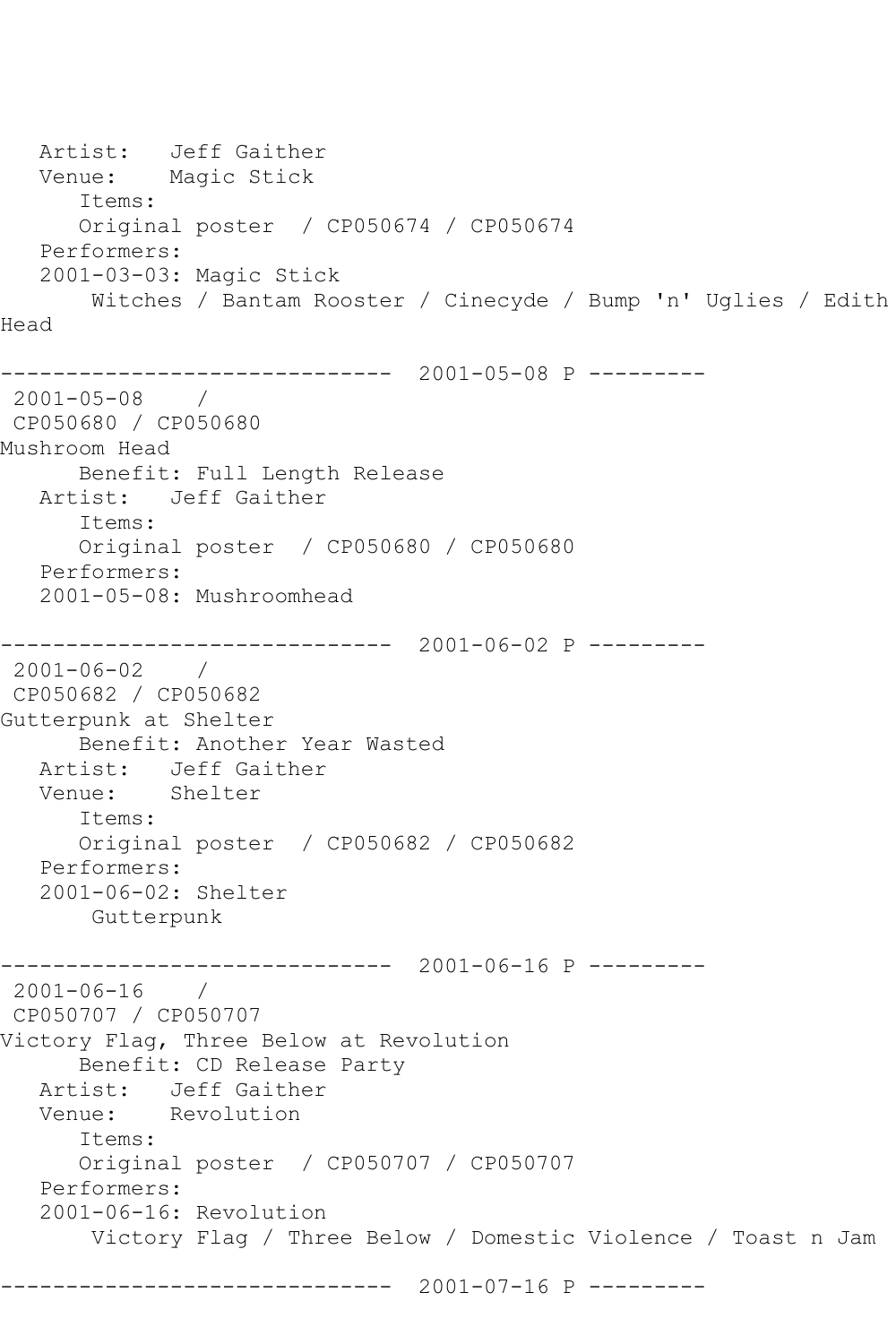2001-07-16 / CP050709 / CP050709 Rise Over Run, Countdown to Putsch at Bardstown Road Youth Cultural Center<br>Artist: Artist: Jeff Gaither Venue: Bardstown Road Youth Cultural Center Items: Original poster / CP050709 / CP050709 Performers: 2001-07-16: Bardstown Road Youth Cultural Center Rise Over Run / Countdown to Putsch / Ghostbusters / Short Bus Kids / Nakatomi Plaza ------------------------------ 2001-08-21 P --------- 2001-08-21 / CP700870 / CP700870 Sevendust, Drowning Pool at 40 Watt Club [Athens, GA] Notes: Signed Limited Edition of 150 This item appears in the book 'The Art of Modern Rock' as AMR # 251.4 Artist: Jeff Gaither Venue: 40 Watt Club Items: Original poster / CP700870 / CP700870 (11 x 17) Performers: 2001-08-21: 40 Watt Club Sevendust / Drowning Pool ------------------------------ CVW 2001-12-02 P --------- 2001-12-02 / CVW CP030497 / NM10446 Electric Frankenstein, Streetwalkin Cheetahs at The Covered Wagon Artist: Jeff Gaither<br>Venue: Covered Wago Covered Wagon Saloon Items: Original poster CVW / CP030497 / NM10446 (11 x 17) Performers: 2001-12-02: Covered Wagon Saloon Covered Wagon Saloon Electric Frankenstein / Streetwalkin Cheetahs / Three Years Down ------------------------------ 2002-04-27 P --------- 2002-04-27 / CP050719 / CP050719 Bazooka Proof, Victory Flagg at Revolution Benefit: Showcase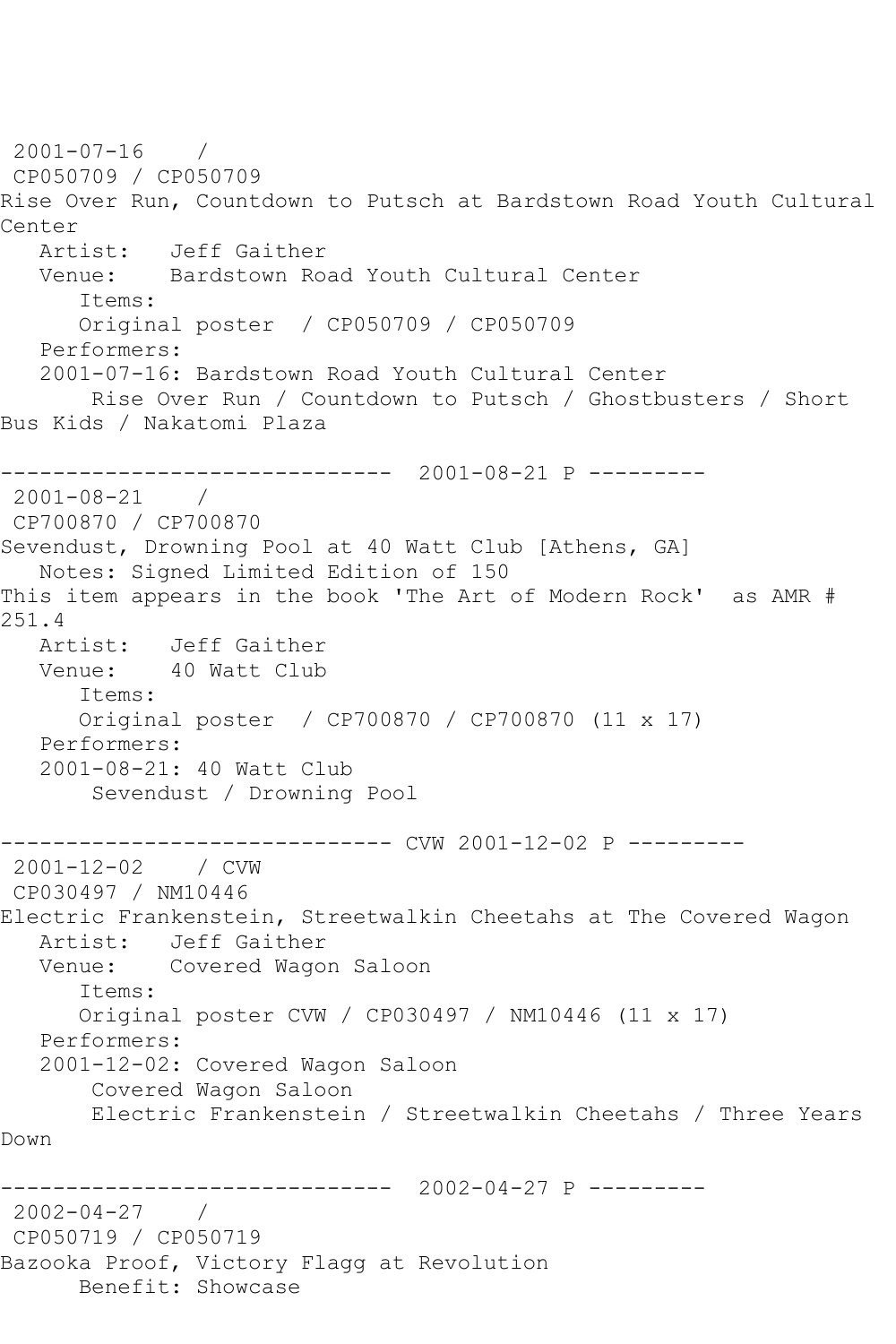Artist: Jeff Gaither Venue: Revolution Promoter: Cleveland Rock Net / Mutant Soldier Records Items: Original poster / CP050719 / CP050719 Performers: 2002-04-27: Revolution Bazooka Proof / Victory Flagg / Kidd Wicked / Brother Phoenix ------------------------------ 2002-08-20 P --------- 2002-08-20 / CP700868 / CP700868 Taproot, Deadsy at 40 Watt Club [Athens, GA] Notes: Signed Limited Edition of 150 This item appears in the book 'The Art of Modern Rock' as AMR # 251.2 Artist: Jeff Gaither Venue: 40 Watt Club Items: Original poster / CP700868 / CP700868 (19 x 25) Performers: 2002-08-20: 40 Watt Club Taproot / Deadsy ------------------------------ 2002-09-15 P --------- 2002-09-15 / CP050726 / CP050726 Surburban Terror Project, Hobble the Kill Three at Room 710 Artist: Jeff Gaither Venue: Room 710 Items: Original poster / CP050726 / CP050726 Performers: 2002-09-15: Room 710 Surburban Terror Project / Hobble the Kill Three / Bulemics / Excess Lettuce ------------------------------ 2002-09-28 P --------- 2002-09-28 / CP050730 / CP050730 Those Legendary Hucklebucks, Have Nots at Who Cares Now Artist: Jeff Gaither Venue: Who Cares Now Items: Original poster / CP050730 / CP050730 Performers: 2002-09-28: Who Cares Now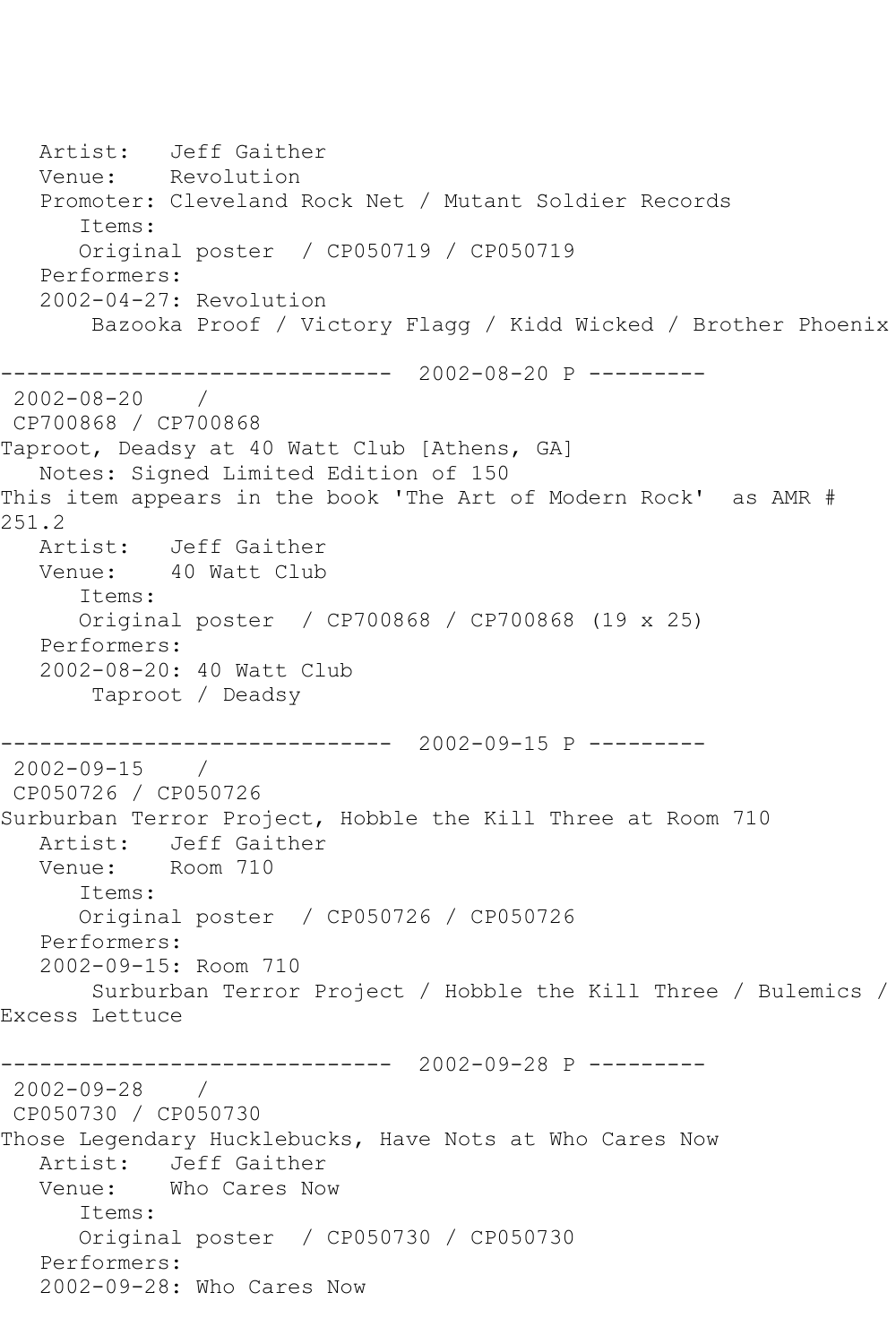Those Legendary Hucklebucks / Have Nots ------------------------------ 2002-10-05 P --------- 2002-10-05 / CP050739 / CP050739 Assemble the Remains, Barium at St. Jeans Club Artist: Jeff Gaither Venue: St. Jeans Club Items: Original poster / CP050739 / CP050739 Performers: 2002-10-05: St. Jeans Club Assemble the Remains / Barium / Prisoner 13 / Torsion / Fall to Ashes ------------------------------ 2002-10-11 P --------- 2002-10-11 / CP050657 / CP050657 Fear Fest 2002 Artist: Jeff Gaither Venue: Terror on the Track Items: Original poster / CP050657 / CP050657 Performers: 2002-10-11 2002-10-12: Terror on the Track Death Becomes You 2002-10-18 2002-10-19: Terror on the Track Death Becomes You 2002-10-25: Terror on the Track Death Becomes You ------------------------------ 2002-10-12 P --------- 2002-10-12 / CP050735 / CP050735 Question Authority, Sappy Bell at HiFi Club Artist: Jeff Gaither Venue: HiFi Club Promoter: Hardcore Marketing Items: Original poster / CP050735 / CP050735 Performers: 2002-10-12: HiFi Club Question Authority / Sappy Bell / Alias X / Literal / December Son / Katty Whompus / Defying Silence ------------------------------ 2002-10-12 P --------- 2002-10-12 /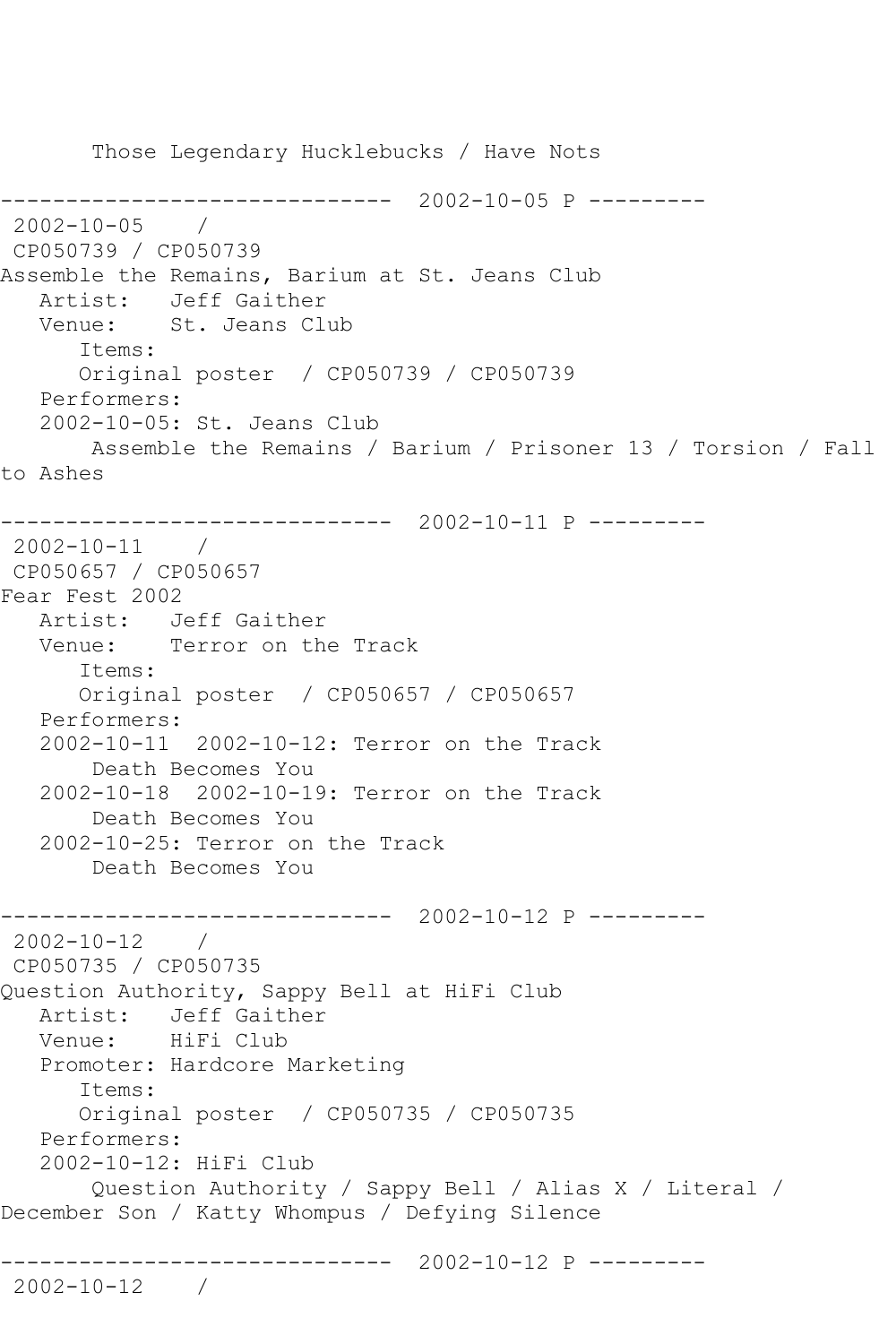CP050736 / CP050736 Slim Sandy, Shady Rhythm Cats at Murphy's Pub Artist: Jeff Gaither Venue: Murphy's Pub Items: Original poster / CP050736 / CP050736 Performers: 2002-10-12: Murphy's Pub Slim Sandy / Shady Rhythm Cats ------------------------------ 2002-10-12 P --------- 2002-10-12 / CP050748 / CP050748 Organized Hostility, In Vain at Cypress Hall Artist: Jeff Gaither Venue: Cypress Hall Items: Original poster / CP050748 / CP050748 Performers: 2002-10-12: Cypress Hall Organized Hostility / In Vain / Aggro Fate ------------------------------ 2002-10-18 P --------- 2002-10-18 / CP050738 / CP050738 King Voodoo at Cafe Drummond Artist: Jeff Gaither Venue: Cafe Drummond Items: Original poster / CP050738 / CP050738 Performers: 2002-10-18: Cafe Drummond King Voodoo ------------------------------ 2002-10-26 P --------- 2002-10-26 / CP050749 / CP050749 Splyt, Champion Index at Boys and Girls Club Artist: Jeff Gaither<br>Venue: Boys and Gir. Boys and Girls Club Items: Original poster / CP050749 / CP050749 Performers: 2002-10-26: Boys and Girls Club Splyt / Champion Index / Exposure / Friction ------------------------------ 2002-11-01 P ---------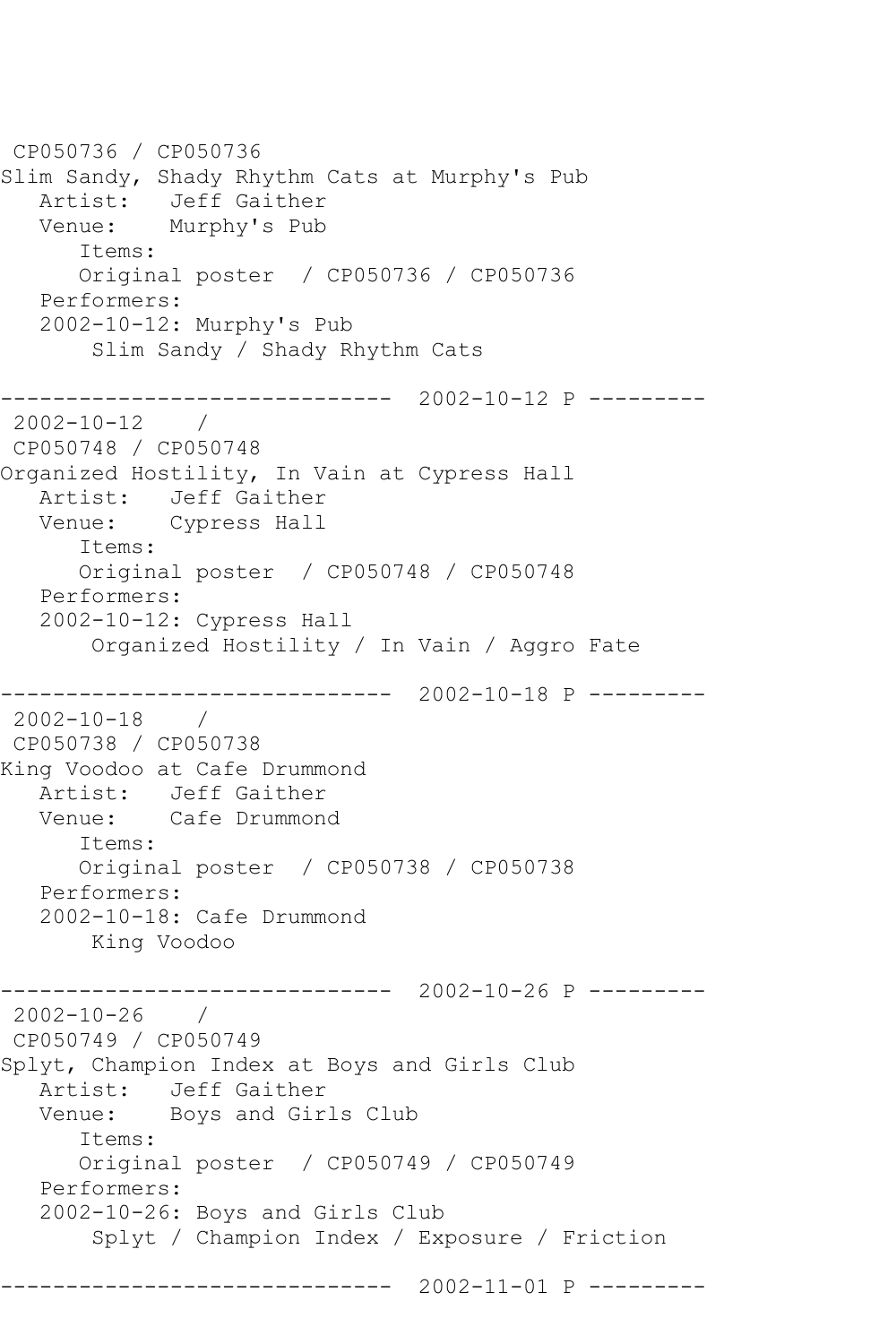2002-11-01 / CP050737 / CP050737 Big John Bates and the Voodoo Dolls, Drag Strip Riot at Railway Club Artist: Jeff Gaither<br>Venue: Railway Club Railway Club Items: Original poster / CP050737 / CP050737 Performers: 2002-11-01: Railway Club Big John Bates and the Voodoo Dolls / Drag Strip Riot ------------------------------ 2002-11-02 P --------- 2002-11-02 / CP050662 / CP050662 Holiday RD, Frontpage at Tremont Music Hall Artist: Jeff Gaither Venue: Tremont Music Hall Items: Original poster / CP050662 / CP050662 Performers: 2002-11-02: Tremont Music Hall Holiday RD / Frontpage / My Dog Kootch / Regulars ------------------------------ 2002-11-09 P --------- 2002-11-09 / CP050747 / CP050747 DRI, Paybacks Artist: Jeff Gaither Items: Original poster / CP050747 / CP050747 Performers: 2002-11-09: DRI / Paybacks / Johnny Vomit / This Guy / New Society of Anarchists ------------------------------ 2002-12-07 P --------- 2002-12-07 / CP050679 / CP050679 Scissorfight, New Element at Higher Ground Artist: Jeff Gaither<br>Venue: Higher Groun Higher Ground Items: Original poster / CP050679 / CP050679 Performers: 2002-12-07: Higher Ground Scissorfight / New Element / Tired of Trying / Assemble the Remains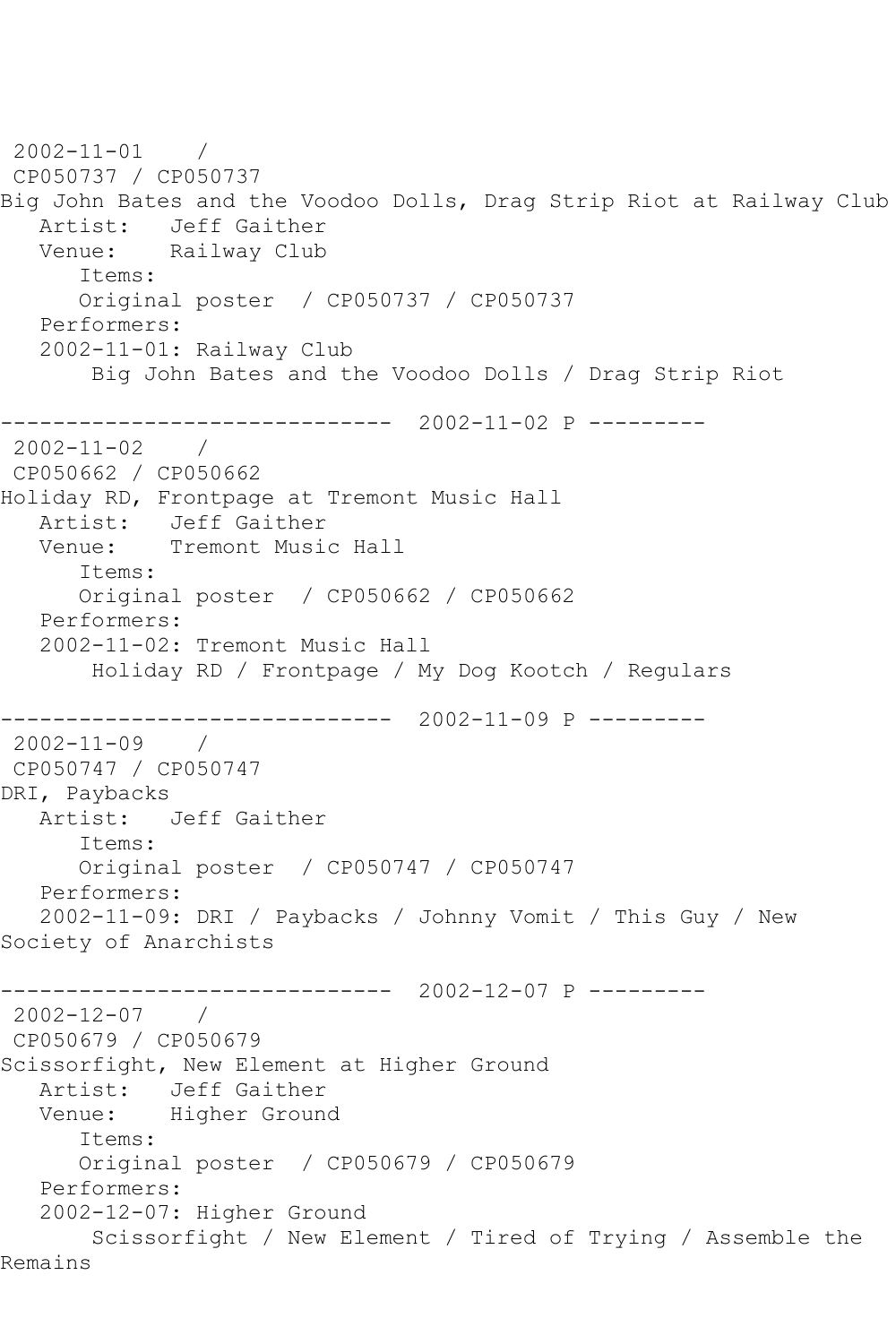------------------------------ 2002-12-12 P --------- 2002-12-12 / CP050744 / CP050744 Say Severed, At the Door at Castle Heights Artist: Jeff Gaither Venue: Castle Heights Items: Original poster / CP050744 / CP050744 Performers: 2002-12-12: Castle Heights Say Severed / At the Door / Origin / Scar Culture / All that Remains / Crematorium ------------------------------ 2002-12-14 P --------- 2002-12-14 / CP700869 / CP700869 Skard, A Day to Bleed at B3 Skatepark [MicMinville, TN] Notes: This item appears in the book 'The Art of Modern Rock' as AMR # 251.3 Artist: Jeff Gaither Venue: B3 Skatepark Items: Original poster / CP700869 / CP700869 (12 x 18) Performers: 2002-12-14: B3 Skatepark Skard / A Day to Bleed / Big Ugly Production / Against the Grain / Hate Factor / Cab Over Pete / Soul Erosion / Pillar of the Community / Soulrust / Derailed / Deadsun / Lopan ------------------------------ 2003-01-17 P --------- 2003-01-17 / CP050692 / CP050692 Necrophilicons, Statuesque at Liquid Room Artist: Jeff Gaither Venue: Liquid Room Items: Original poster / CP050692 / CP050692 Performers: 2003-01-17: Liquid Room Necrophilicons / Statuesque / London Rising ------------------------------ 2003-03-02 P --------- 2003-03-02 / CP050681 / CP050681 Local Fest 2003 Artist: Jeff Gaither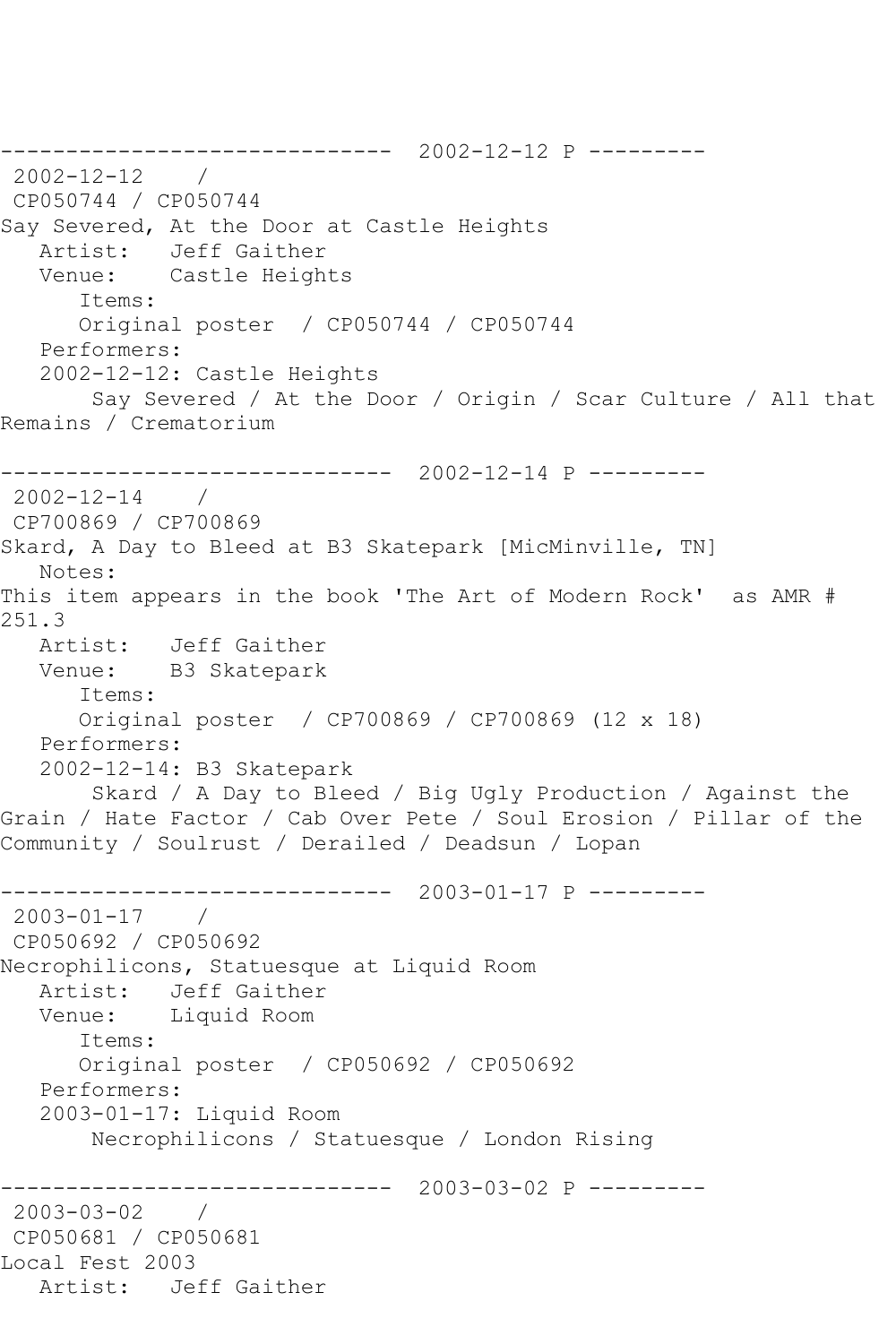```
 Venue: MVC
       Items:
       Original poster / CP050681 / CP050681
   Performers:
    2003-03-02: MVC
        Aggro Fate
------------------------------ 2003-03-15 P ---------
2003-03-15 / 
CP701514 / CP701514
Coral at Stubb's BBQ Waller Creek Amphitheater
   Notes: 
This item appears in the book 'The Art of Modern Rock' as AMR # 
469.3
   Artist: Jeff Gaither
   Venue: Stubb's BBQ Waller Creek Amphitheater
       Items:
       Original poster / CP701514 / CP701514
   Performers:
    2003-03-15: Stubb's BBQ Waller Creek Amphitheater
        Coral
           ------------------------------ 2003-03-28 P ---------
2003-03-28 / 
CP050690 / CP050690
Sludge, Bloodbourne at Club Dos
   Artist: Jeff Gaither
   Venue: Club Dos
       Items:
       Original poster / CP050690 / CP050690
   Performers:
    2003-03-28: Club Dos
        Sludge / Bloodbourne / Stait of Mynd
                   ------------------------------ 2003-03-29 P ---------
2003-03-29 / 
CP050700 / CP050700
Dope at Connections - Philadelphia, PA
  Artist: Jeff Gaither<br>Venue: Connections
            Connections
       Items:
       Original poster / CP050700 / CP050700
   Performers:
    2003-03-29: Connections
        Dope
```
------------------------------ 2003-04-04 P ---------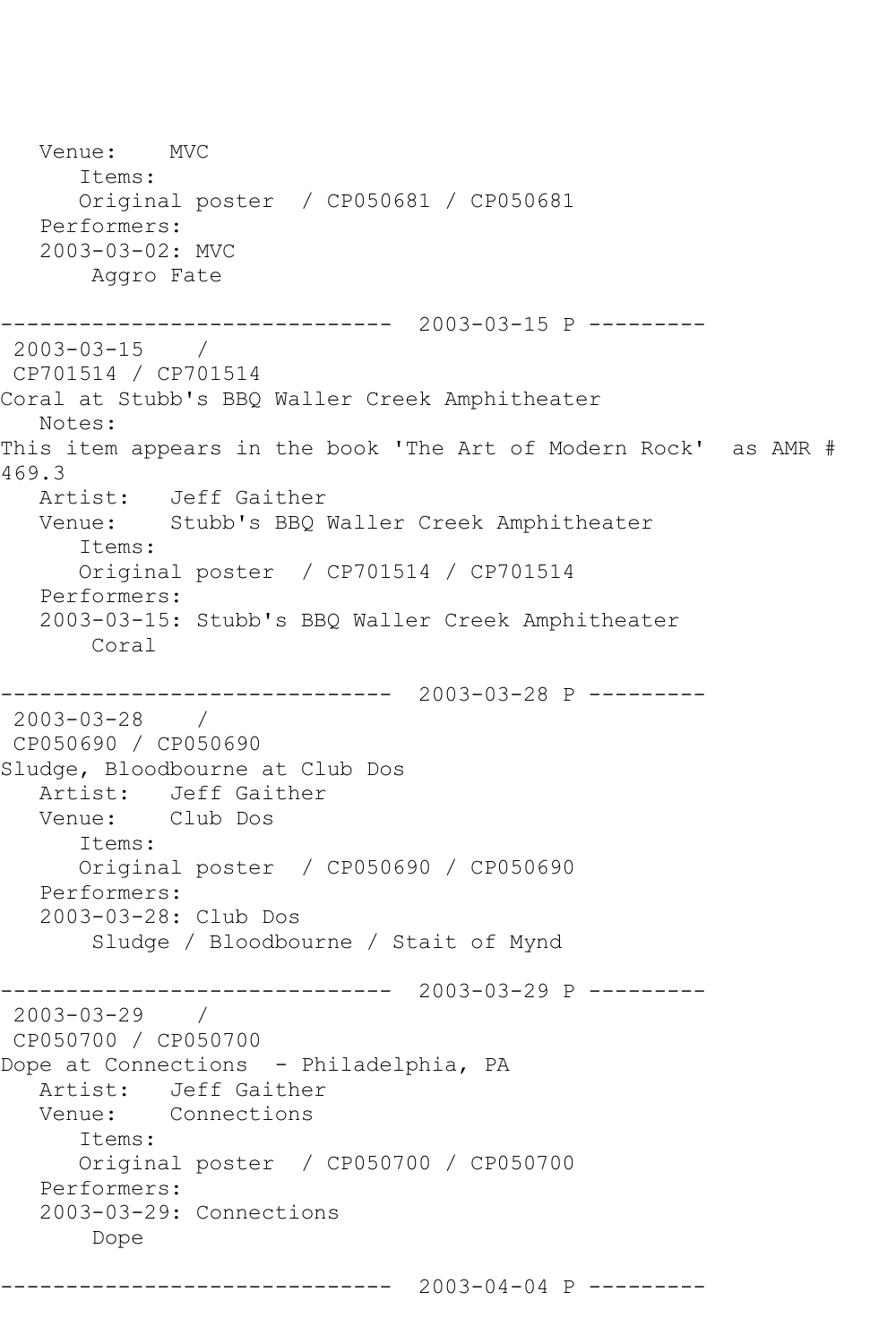```
2003-04-04 / 
CP050699 / CP050699
Dying Fetus at Connections - Philadelphia, PA
   Artist: Jeff Gaither
   Venue: Connections
      Items:
      Original poster / CP050699 / CP050699
   Performers:
   2003-04-04: Connections
       Dying Fetus
------------------------------ 2003-04-19 P ---------
2003-04-19 / 
CP050693 / CP050693
419 Got a Minute Feet, Silent Agony at Pappy's Pub
   Artist: Jeff Gaither
   Venue: Pappy's Pub
      Items:
      Original poster / CP050693 / CP050693
   Performers:
   2003-04-19: Pappy's Pub
        419 Got a Minute Feet / Silent Agony / Incursion 502 / 
Exhaustion Method / Agent of the Evil / Return of 86
               ------------------------------ 2003-05-13 P ---------
2003-05-13 / 
CP050698 / CP050698
Goatwhore at Connections - Philadelphia, PA
   Artist: Jeff Gaither
   Venue: Connections
      Items:
      Original poster / CP050698 / CP050698
   Performers:
   2003-05-13: Connections
       Goatwhore
------------------------------ 2003-08-09 P ---------
2003-08-09 / 
CP050708 / CP050708
Antifest
   Artist: Jeff Gaither
   Venue: Rafters
      Items:
      Original poster / CP050708 / CP050708
   Performers:
   2003-08-09: Rafters
```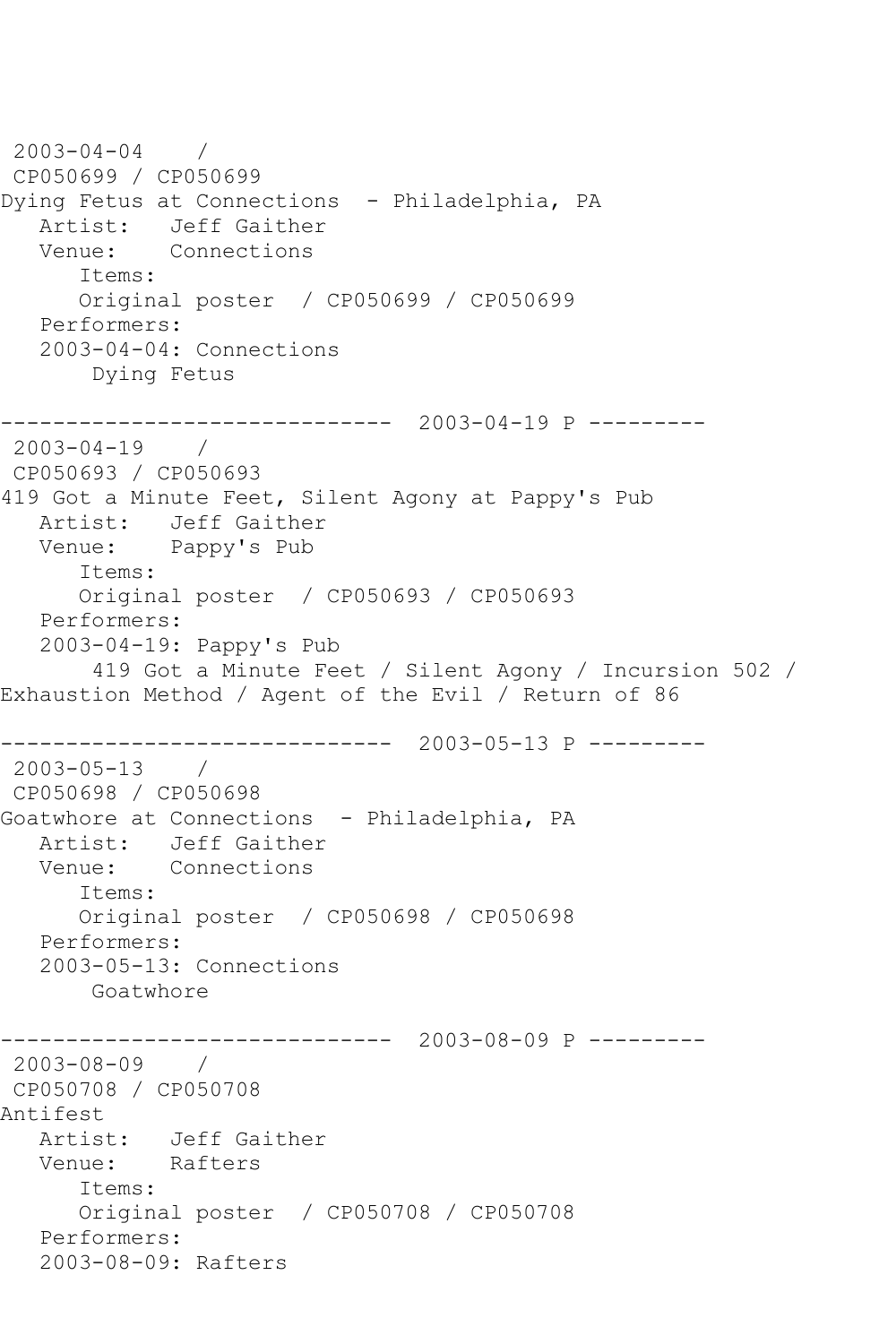Undead / Doom Tree / Blitzkid / Rock City Morgue / Ghoultown / Fink / Psycho Charger / Ever Dead / Crypt Keeper Five / Cancer Slug / Green Goblyn Project / Graveyard Boulevard ------------------------------ 2003-10-31 P --------- 2003-10-31 / CP050712 / CP050712 Glasspack, Brothers of Conquest at Woody's Tavern Benefit: CD Release and Halloween Costume Party Artist: Jeff Gaither Venue: Woody's Tavern Items: Original poster / CP050712 / CP050712 Performers: 2003-10-31: Woody's Tavern Glasspack / Brothers of Conquest / Mire / Vibrolas / Dirty Bird ------------------------------ 2003-11-08 P --------- 2003-11-08 / CP050714 / CP050714 Accused at Studio 7 Artist: Jeff Gaither Venue: Studio 7 Items: Original poster / CP050714 / CP050714 Performers: 2003-11-08: Studio 7 Accused ------------------------------ 2003-11-22 P --------- 2003-11-22 / CP050717 / CP050717 Accused, Severus at Hell's Kitchen Artist: Jeff Gaither Venue: Hell's Kitchen Items: Original poster / CP050717 / CP050717 Performers: 2003-11-22: Hell's Kitchen Accused / Severus / Brain Bead / Elk Fish ------------------------------ 2003-12-06 P --------- 2003-12-06 / CP050677 / CP050677 Pain Fest Artist: Jeff Gaither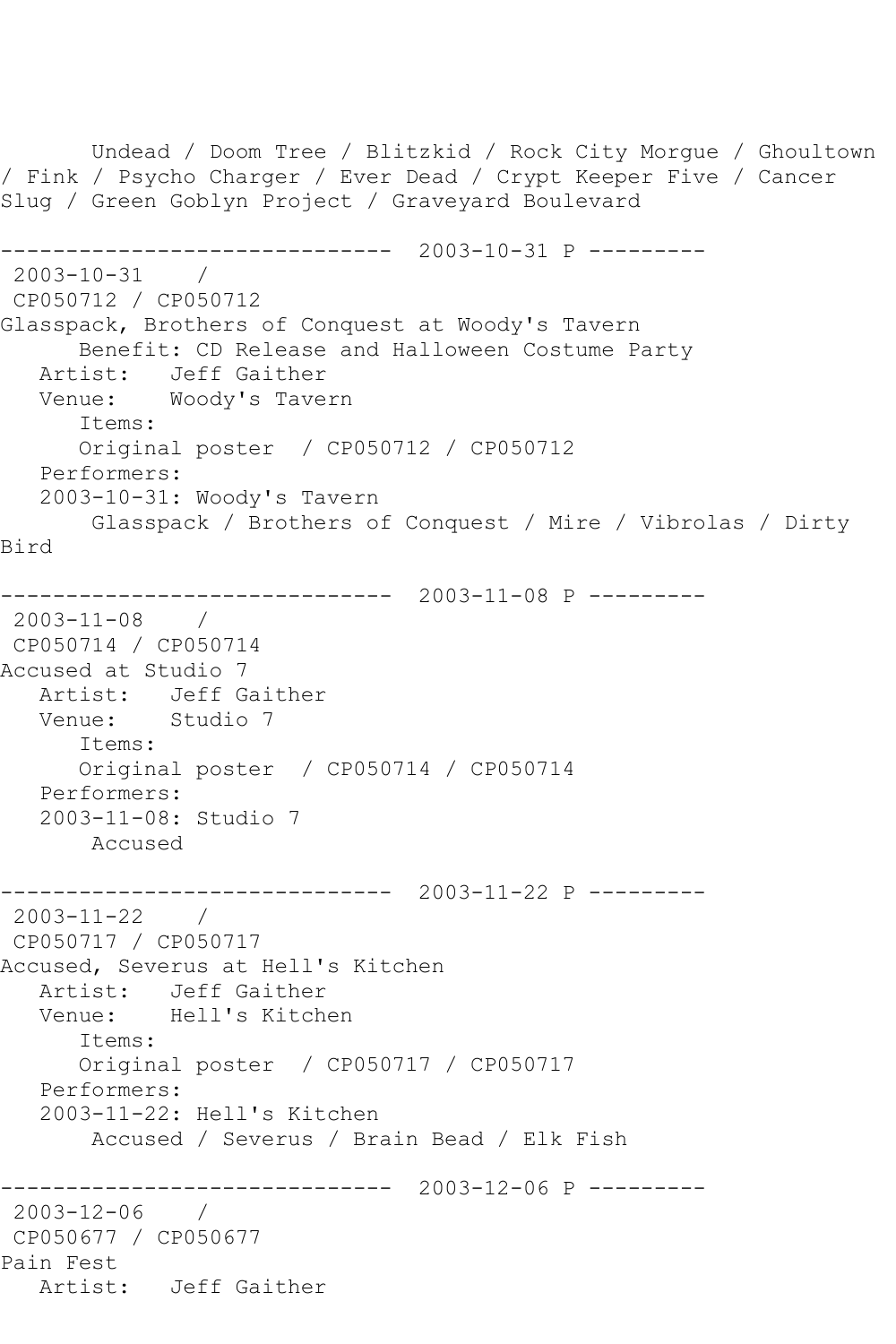Venue: Epicenter Promoter: Lord Nekros / Heavy Core Items: Original poster / CP050677 / CP050677 Performers: 2003-12-06: Epicenter Imagika / Zero Central / Say 10 / Antagony / Datura / Omni Mortuus 2003-12-07: Epicenter Exhumed / PCP / Solstice of Suffering / Psypheria / Sangre Amando / Cursed / Occision ------------------------------ zzzz-02-09 P -------- zzzz-02-09 / CP050721 / CP050721 LouEvil Music Fest Artist: Jeff Gaither Venue: Tek World Promoter: Louevil Music Items: Original poster / CP050721 / CP050721 Performers: zzzz-02-09: Tek World My Own Victim / Incursion 502 / Tod / V Mob / Luther / Tornacade / Level 9 ------------------------------ zzzz-02-22 P -------- zzzz-02-22 / CP050684 / CP050684 Return of the Rifle, Odesa at Pappy's Pub Artist: Jeff Gaither Venue: Pappy's Pub Promoter: Louevil Music Items: Original poster / CP050684 / CP050684 Performers: zzzz-02-22: Pappy's Pub Return of the Rifle / Odesa / Exhaustion Method / Gasket / Kallus ------------- zzzz-02-28 P --------zzzz-02-28 / CP050686 / CP050686 Heavy Core Poser Roast 4 Artist: Jeff Gaither Venue: Pine Street Sports Bar and Grill Items: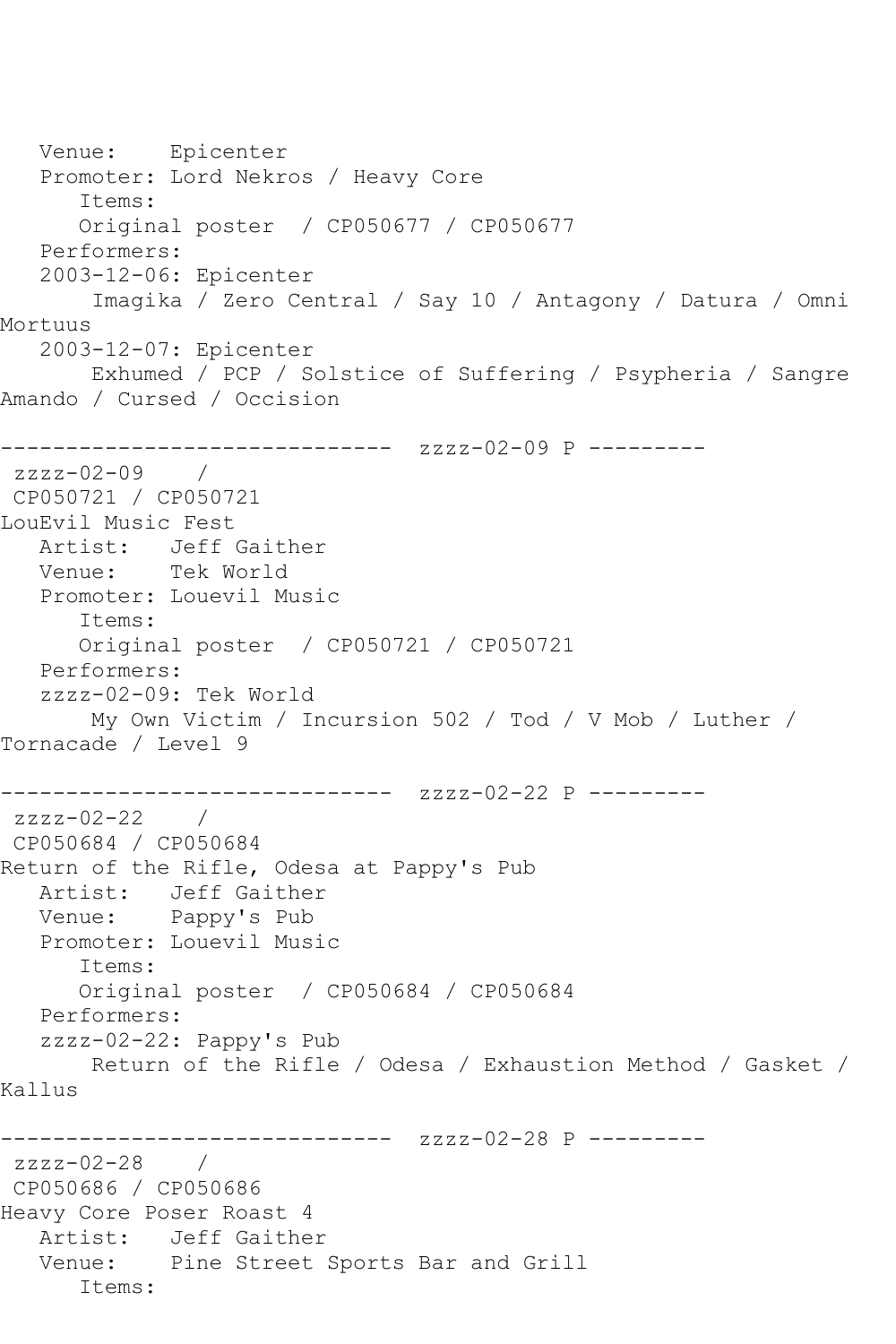```
 Original poster / CP050686 / CP050686
   Performers:
   zzzz-02-28: Pine Street Sports Bar and Grill
       Down Factor / Starch / Something Must Die / Kail / Occision / 
Bloodfed
------------------------------ zzzz-03-06 P ---------
zzzz-03-06 / 
CP050667 / CP050667
Electric Frankenstein, Candy Snatchers at Continental
   Artist: Jeff Gaither
   Venue: Continental
      Items:
      Original poster / CP050667 / CP050667
   Performers:
   zzzz-03-06: Continental
       Electric Frankenstein / Candy Snatchers / Humpers
------------------------------ zzzz-03-15 P ---------
zzzz-03-15 / 
CP050691 / CP050691
Art for the Criminally Insane / Poster Art of Gaither
   Artist: Jeff Gaither
   Venue: Ear Y Tacy
      Items:
      Original poster / CP050691 / CP050691
   Performers:
   zzzz-03-15: Ear Y Tacy
       Revenants
------------------------------ zzzz-03-15 P ---------
zzzz-03-15 s / 
CP050671 / CP050671
Candy Snatchers, Adam West at Continental
   Artist: Jeff Gaither
   Venue: Continental
      Items:
      Original poster / CP050671 / CP050671
   Performers:
   zzzz-03-15 sat: Continental
       Candy Snatchers / Adam West
------------------------------ zzzz-03-15 P ---------
zzzz-03-15 s / 
CP050683 / CP050683
Fist of Fury Fest
   Artist: Jeff Gaither
```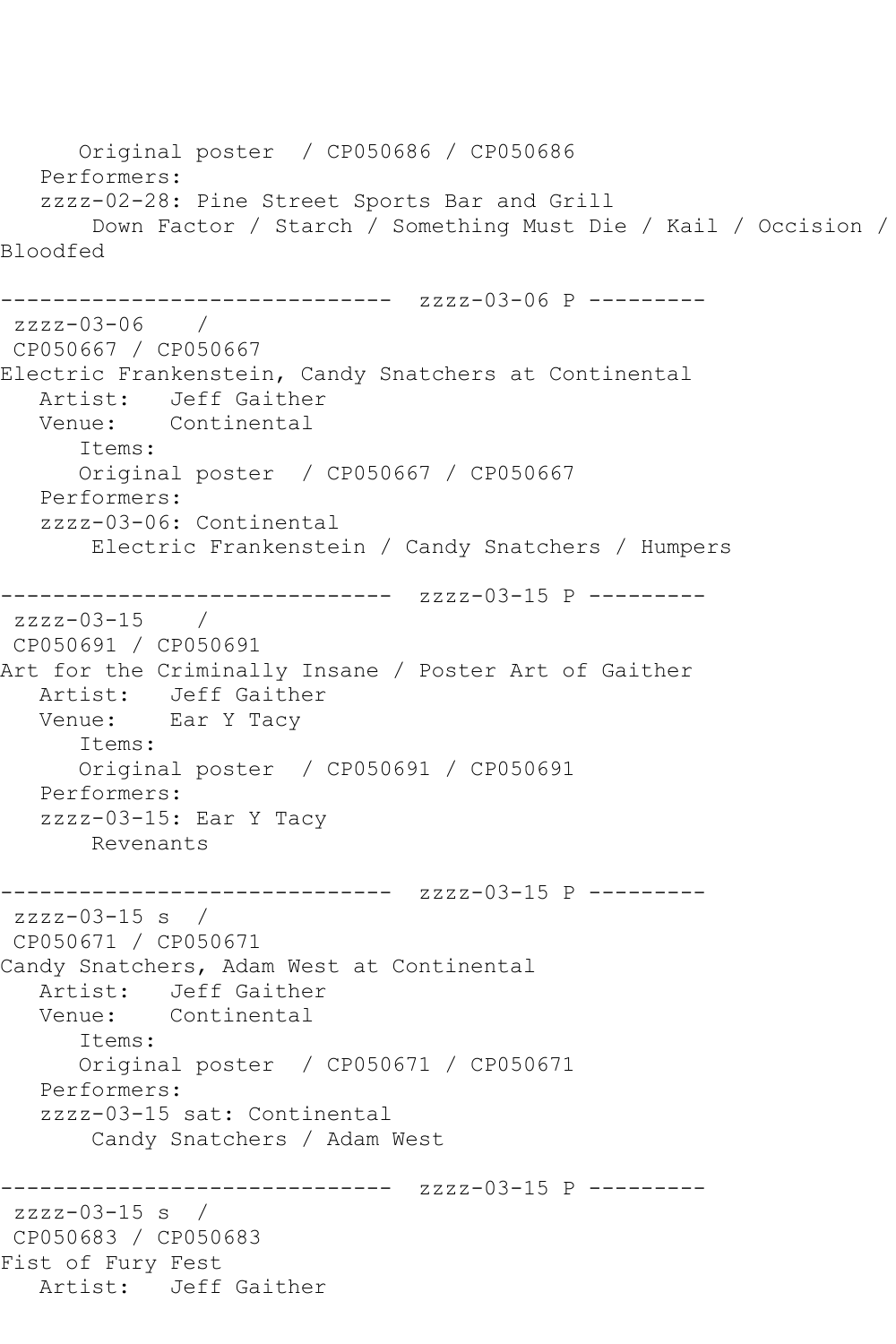Venue: Tek World Promoter: Louevil Music Items: Original poster / CP050683 / CP050683 Performers: zzzz-03-15 sat: Tek World Odesa / Kallus / Lust 4 Hate / Delta Nine Theory / Gasket / Shuv / Engine ------------------------------ zzzz-03-22 P -------- zzzz-03-22 / CP050689 / CP050689 Jefferson County Drunkards, Shuv at Paddy's Pub Artist: Jeff Gaither Venue: Paddy's Pub Promoter: LouEvil Music Production Items: Original poster / CP050689 / CP050689 Performers: zzzz-03-22: Paddy's Pub Jefferson County Drunkards / Shuv / Odesa / Phrail ------------------------------ zzzz-03-28 P -------- zzzz-03-28 f / CP050688 / CP050688 Ghoultown, Flametrick Subs at Wreck Room Artist: Jeff Gaither<br>Venue: Wreck Room Wreck Room Items: Original poster / CP050688 / CP050688 Performers: zzzz-03-28 fri: Wreck Room Ghoultown / Flametrick Subs ------------ zzzz-03-29 P --------zzzz-03-29 s / CP050687 / CP050687 Ghoultown, Independents at Spider Babies Artist: Jeff Gaither<br>Venue: Spider Babie Spider Babies Items: Original poster / CP050687 / CP050687 Performers: zzzz-03-29 sat: Spider Babies Ghoultown / Independents ------------------------------ zzzz-04-13 P ---------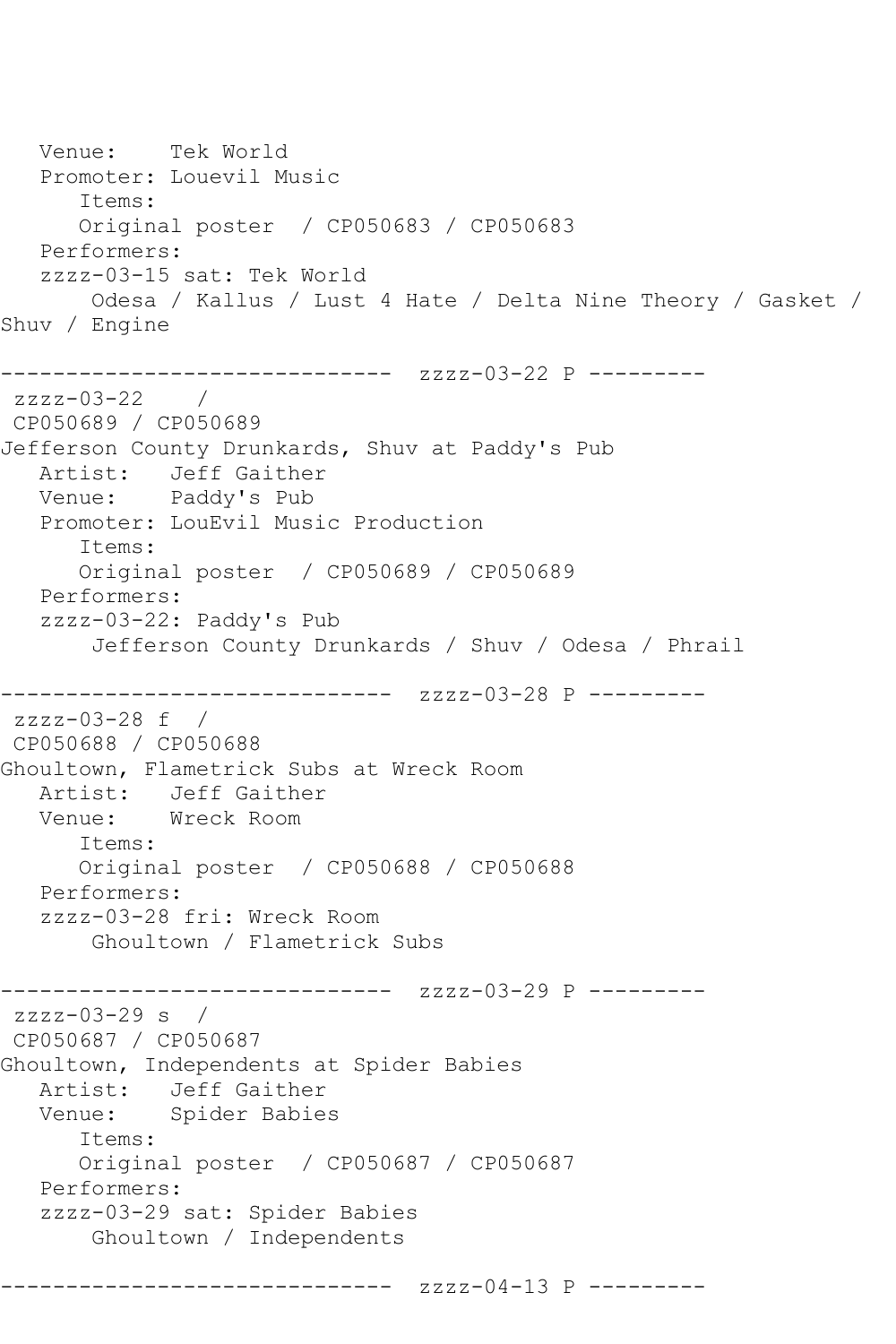```
zzzz-04-13 s /
CP050694 / CP050694
Dope, Zug Izland at Tailgaters
   Artist: Jeff Gaither
   Venue: Tailgaters
   Promoter: Jagermeister
       Items:
       Original poster / CP050694 / CP050694
   Performers:
   zzzz-04-13 sun: Tailgaters
        Dope / Zug Izland / Sara Tohen / Phrail / Silvered Bowl
------------------------------ zzzz-05-04 P ---------
zzzz-05-04 t / 
CP050685 / CP050685
BTSQD, Beatsquad at Klubb Love
   Artist: Jeff Gaither
   Venue: Klubb Love
       Items:
      Original poster / CP050685 / CP050685
   Performers:
   zzzz-05-04 tue: Klubb Love
       BTSQD / Beatsquad
         ------------------------------ zzzz-05-25 P ---------
zzzz-05-25 / 
CP050720 / CP050720
LouEvil Music Fest
   Artist: Jeff Gaither
   Venue: Tek World
       Items:
       Original poster / CP050720 / CP050720
   Performers:
   zzzz-05-25: Tek World
       Kids From Krypton / My Own Victim / U Mod / Point of Anger / 
5 People / Rampant
------------------------------ zzzz-06-24 P ---------
zzzz-06-24 t / 
CP050701 / CP050701
Immolation, Grave at Headliners Music Hall
   Artist: Jeff Gaither
   Venue: Headliners Music Hall
       Items:
      Original poster / CP050701 / CP050701
   Performers:
   zzzz-06-24 tue: Headliners Music Hall
```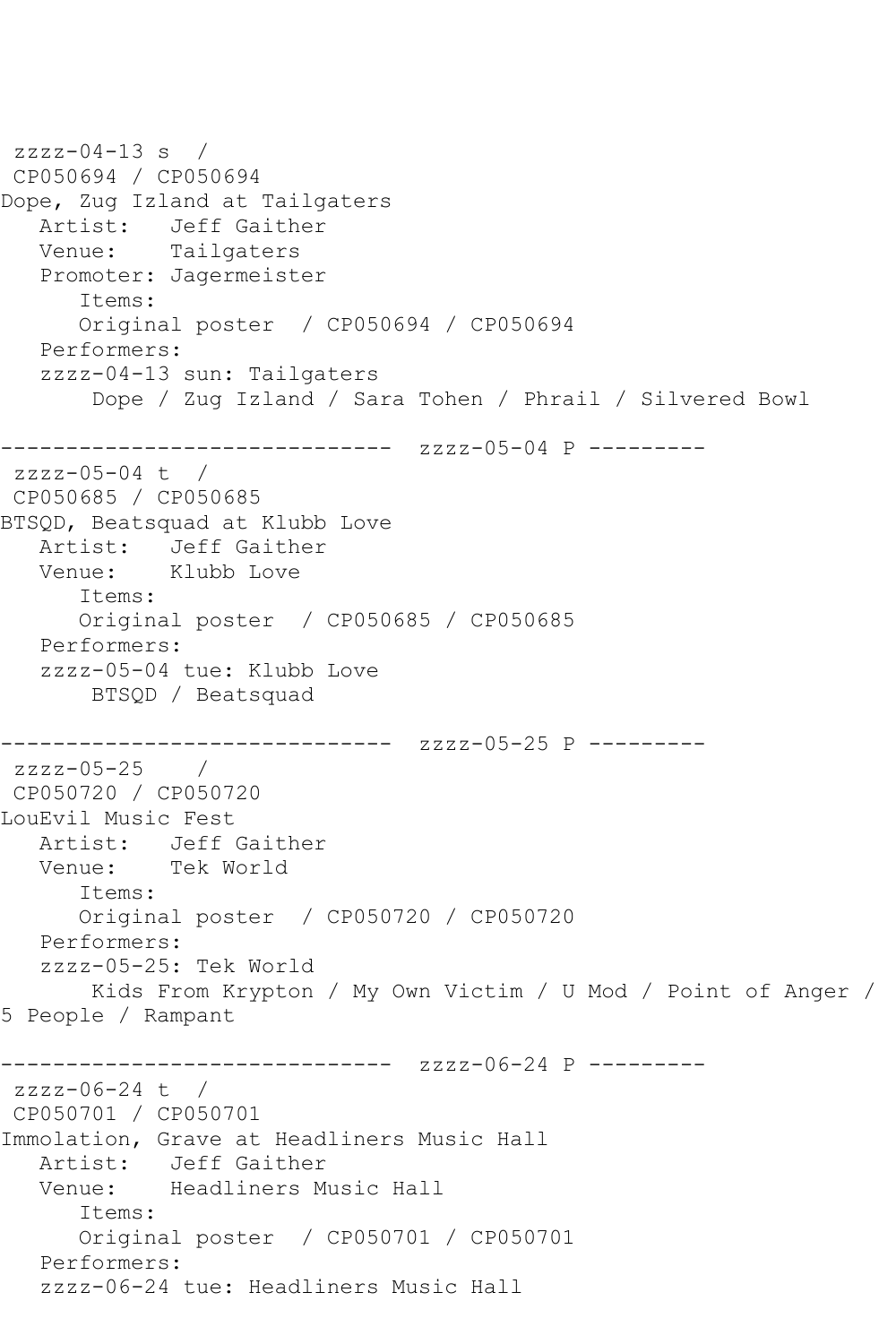Immolation / Grave / Crematorium / Goatwhore / Abominant ------------------------------ zzzz-06-25 P -------- zzzz-06-25 w / CP050702 / CP050702 Murder Junkies, Cheerleader at Don Hill's Benefit: 10th Anniversary of the Death of the GG Allin Show / Host and DJ Steven Blush Artist: Jeff Gaither Venue: Don Hill's Promoter: Rock Candy Items: Original poster / CP050702 / CP050702 Performers: zzzz-06-25 wed: Don Hill's Murder Junkies / Cheerleader / Murderizer / They Hate Us / Venus 6 ------------------------------ zzzz-07-07 P -------- zzzz-07-07 / CP050704 / CP050704 Dog Fashion Disco, Wolfpac at Tekworld Artist: Jeff Gaither<br>Venue: Tek World Tek World Items: Original poster / CP050704 / CP050704 Performers: zzzz-07-07: Tek World Dog Fashion Disco / Wolfpac / Caustic / Nemesis / Hallowtide ------------------------------ zzzz-07-16 P -------- zzzz-07-16 w / CP050705 / CP050705 E. Town Concrete, Luther at Pappy's Pub Artist: Jeff Gaither Venue: Pappy's Pub Promoter: Louevil Music Items: Original poster / CP050705 / CP050705 Performers: zzzz-07-16 wed: Pappy's Pub E. Town Concrete / Luther / Incursion 502 / False ------------------------------ zzzz-07-19 P -------- zzzz-07-19 / CP050703 / CP050703 Forecastle Music and Art Exhibition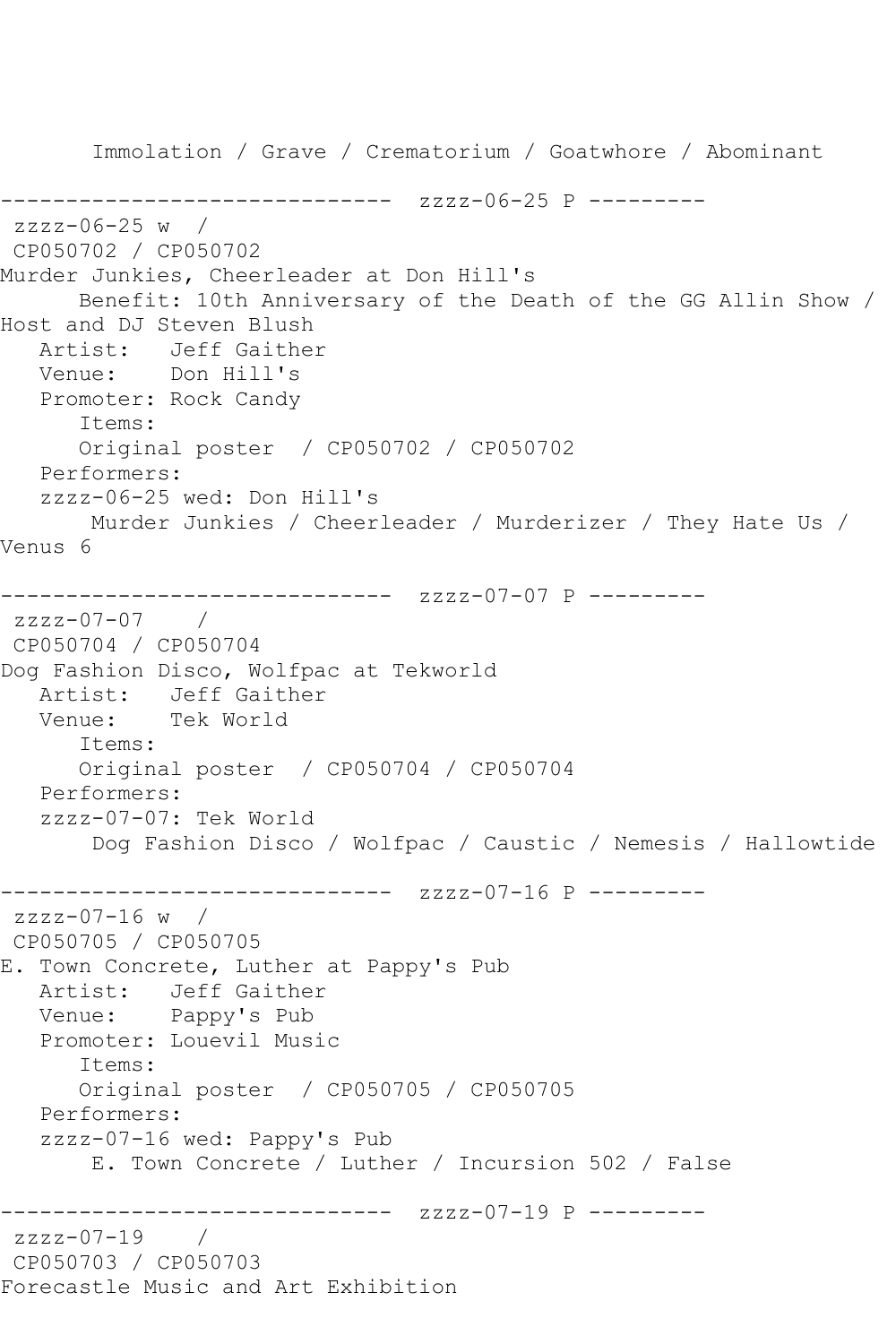Artist: Jeff Gaither Venue: Tyler Park Items: Original poster / CP050703 / CP050703 Performers: zzzz-07-19: Tyler Park ------------ zzzz-08-16 P --------zzzz-08-16 / CP050723 / CP050723 Ghoultown, Brimstones at CBGB's - Philadelphia, PA Artist: Jeff Gaither Venue: CBGB's Items: Original poster / CP050723 / CP050723 Performers: zzzz-08-16: CBGB's Ghoultown / Brimstones ------------------------------ zzzz-08-21 P -------- zzzz-08-21 / CP050745 / CP050745 Seven Dust, Drowning Pool at 49 Watt Club Artist: Jeff Gaither<br>Venue: 49 Watt Club 49 Watt Club Items: Original poster / CP050745 / CP050745 Performers: zzzz-08-21: 49 Watt Club Seven Dust / Drowning Pool ------------------------------ zzzz-08-29 P --------  $zzzz-08-29$ CP050706 / CP050706 First Annual Las Vegas Metal Fest Artist: Jeff Gaither Venue: Huntridge Theater Items: Original poster / CP050706 / CP050706 Performers: zzzz-08-29 zzzz-08-31: Huntridge Theater Bloodshot ------------------------------ zzzz-08-31 P -------- zzzz-08-31 / CP050724 / CP050724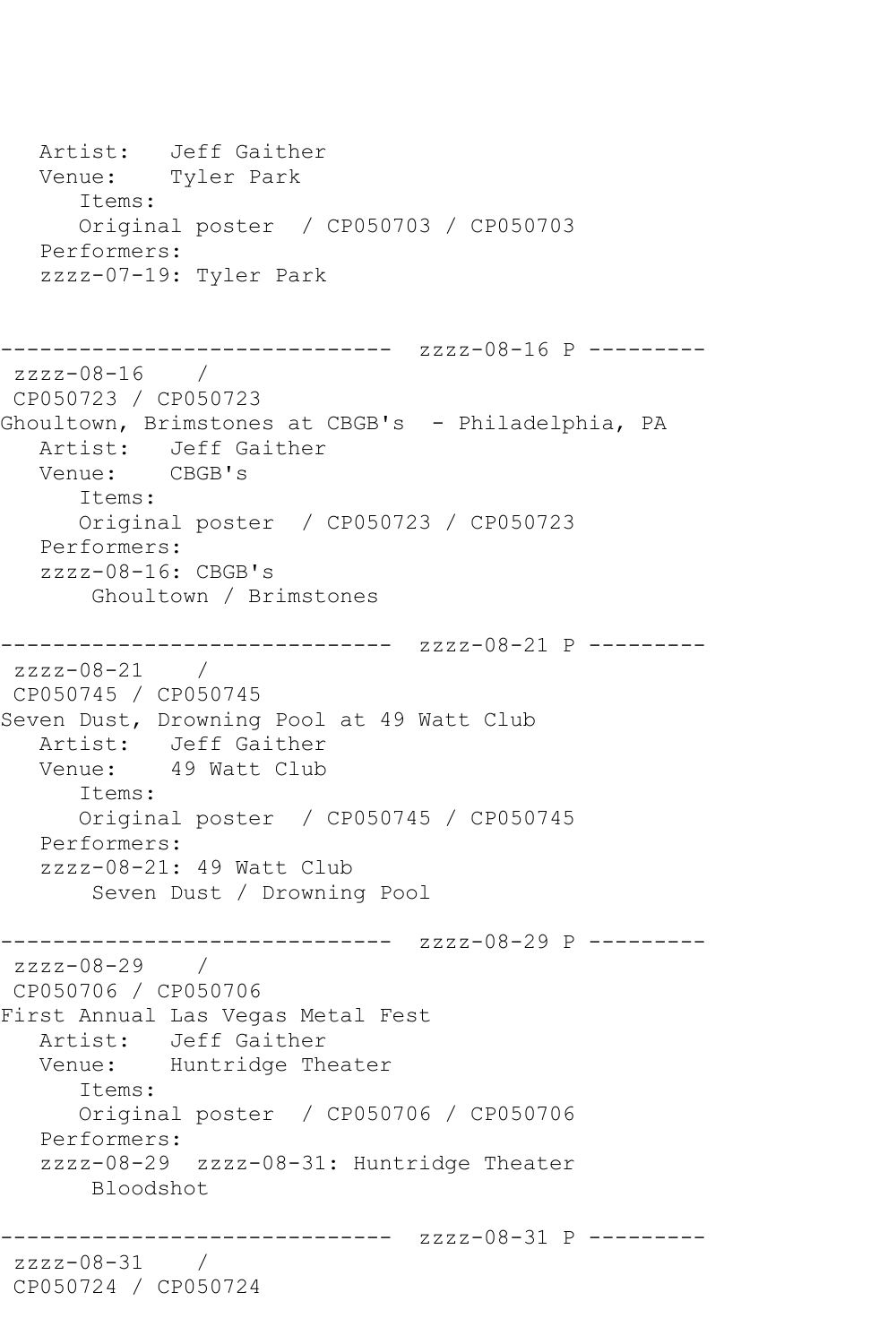```
Month of Sundaze, Area Gray at Corvette Museum
   Artist: Jeff Gaither
   Venue: Corvette Museum
      Items:
      Original poster / CP050724 / CP050724
   Performers:
   zzzz-08-31: Corvette Museum
       Month of Sundaze / Area Gray / Noise Bucket
------------------------------ zzzz-09-17 P ---------
zzzz-09-17 / 
CP050666 / CP050666
Electric Frankenstein, Atomic Bitchwax at Continental
   Artist: Jeff Gaither
   Venue: Continental
   Promoter: Pee Records CMJ Showcase
      Items:
      Original poster / CP050666 / CP050666
   Performers:
   zzzz-09-17: Continental
       Electric Frankenstein / Atomic Bitchwax / Raging Slab / Core 
/ Lost Goat
------------------------------ zzzz-09-21 P ---------
zzzz-09-21 s / 
CP050731 / CP050731
Nonpoint, Blindside at Chantilly's
   Artist: Jeff Gaither
   Venue: Chantilly's
      Items:
      Original poster / CP050731 / CP050731
   Performers:
   zzzz-09-21 sat: Chantilly's
       Nonpoint / Blindside / Shockwave
------------------------------ zzzz-09-21 P ---------
zzzz-09-21 s / 
CP050734 / CP050734
My Own Prison at Harry's Long Bar
      Benefit: Creed Tribute Band
   Artist: Jeff Gaither
   Venue: Harry's Long Bar
      Items:
      Original poster / CP050734 / CP050734
   Performers:
   zzzz-09-21 sat: Harry's Long Bar
       My Own Prison
```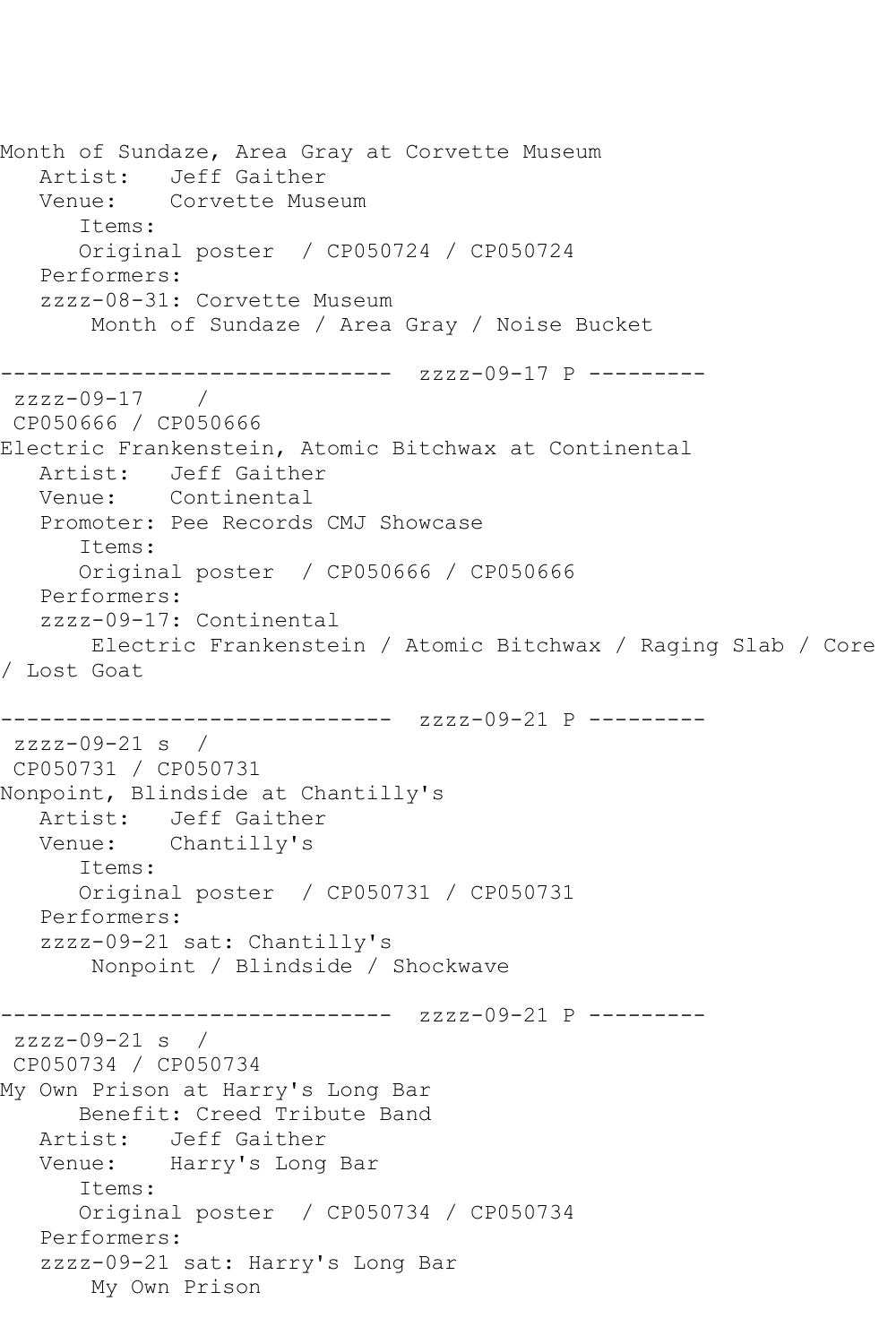------------------------------ zzzz-09-27 P -------- zzzz-09-27 f / CP050732 / CP050732 Music Video Premier Show Artist: Jeff Gaither Venue: Knights of Columbus Camelot Club Items: Original poster / CP050732 / CP050732 Performers: zzzz-09-27 fri: Knights of Columbus Camelot Club Shockwave / Candy Striper / PD Saints / Nicole Hajali / Seneca / Mancie ------------------------------ zzzz-09-28 P -------- zzzz-09-28 s / CP050733 / CP050733 Low Twelve, Sinckwhole at Hastings Parking Lot Benefit: Local Artist Showcase Artist: Jeff Gaither Venue: Hastings Parking Lot Items: Original poster / CP050733 / CP050733 Performers: zzzz-09-28 sat: Hastings Parking Lot Low Twelve / Sinckwhole / Turbulence / Endangered Species / Enamel / None Taken / Pit / Subterfuge / Ire / Fake / Partial Discharge / Realign ------------------------------ zzzz-09-30 P -------- zzzz-09-30 m / CP050728 / CP050728 Phobia, Municipal Waste at Holy Chow Artist: Jeff Gaither Venue: Holy Chow Items: Original poster / CP050728 / CP050728 Performers: zzzz-09-30 mon: Holy Chow Phobia / Municipal Waste / Suppression ------------------------------ zzzz-10-04 P -------- zzzz-10-04 / CP050727 / CP050727 Naked Singularity, Four Side Circle at Liquid Lounge Artist: Jeff Gaither Venue: Liquid Lounge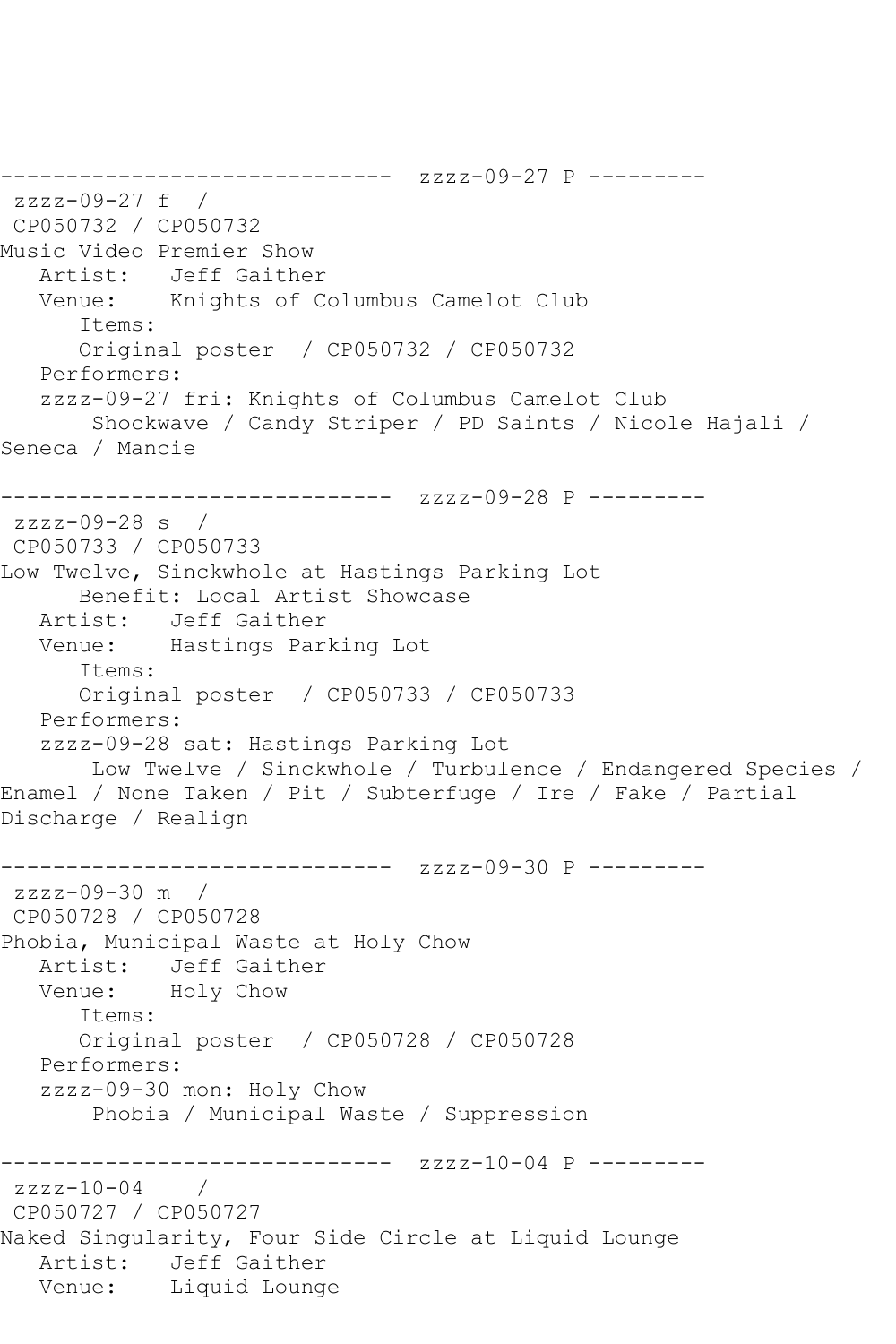Items: Original poster / CP050727 / CP050727 Performers: zzzz-10-04: Liquid Lounge Naked Singularity / Four Side Circle / Wee Hour Movie ------------------------------ zzzz-10-10 P --------  $zzzz-10-10$  f / CP050716 / CP050716 Danny Flanigan and the Rain Chorus, JK McKnight at Uncle Pleasants Artist: Jeff Gaither Venue: Uncle Pleasants Items: Original poster / CP050716 / CP050716 Performers: zzzz-10-10 fri: Uncle Pleasants Danny Flanigan and the Rain Chorus / JK McKnight ------------------------------ zzzz-10-12 P --------  $zzzz-10-12$  / CP050725 / CP050725 Candy Striper, Death Orgy at Sputnix Artist: Jeff Gaither Venue: Sputnix Promoter: Sin Promotions Items: Original poster / CP050725 / CP050725 Performers: zzzz-10-12: Sputnix Candy Striper / Death Orgy / One Way Down / Trauma Concept / Bled / My Pet Demon / Ravage ------------------------------ zzzz-10-12 P --------  $zzzz-10-12$  s / CP050710 / CP050710 Murder Junkies, Absence of Faith at Pappy's Pub Benefit: 10th Anniversary of the Death of GG Allin Artist: Jeff Gaither Venue: Pappy's Pub Items: Original poster / CP050710 / CP050710 Performers: zzzz-10-12 sun: Pappy's Pub Murder Junkies / Absence of Faith / Torg / Eddie and the Kill / Ants in Argument / Sickies ------------------ zzzz-10-16 P ---------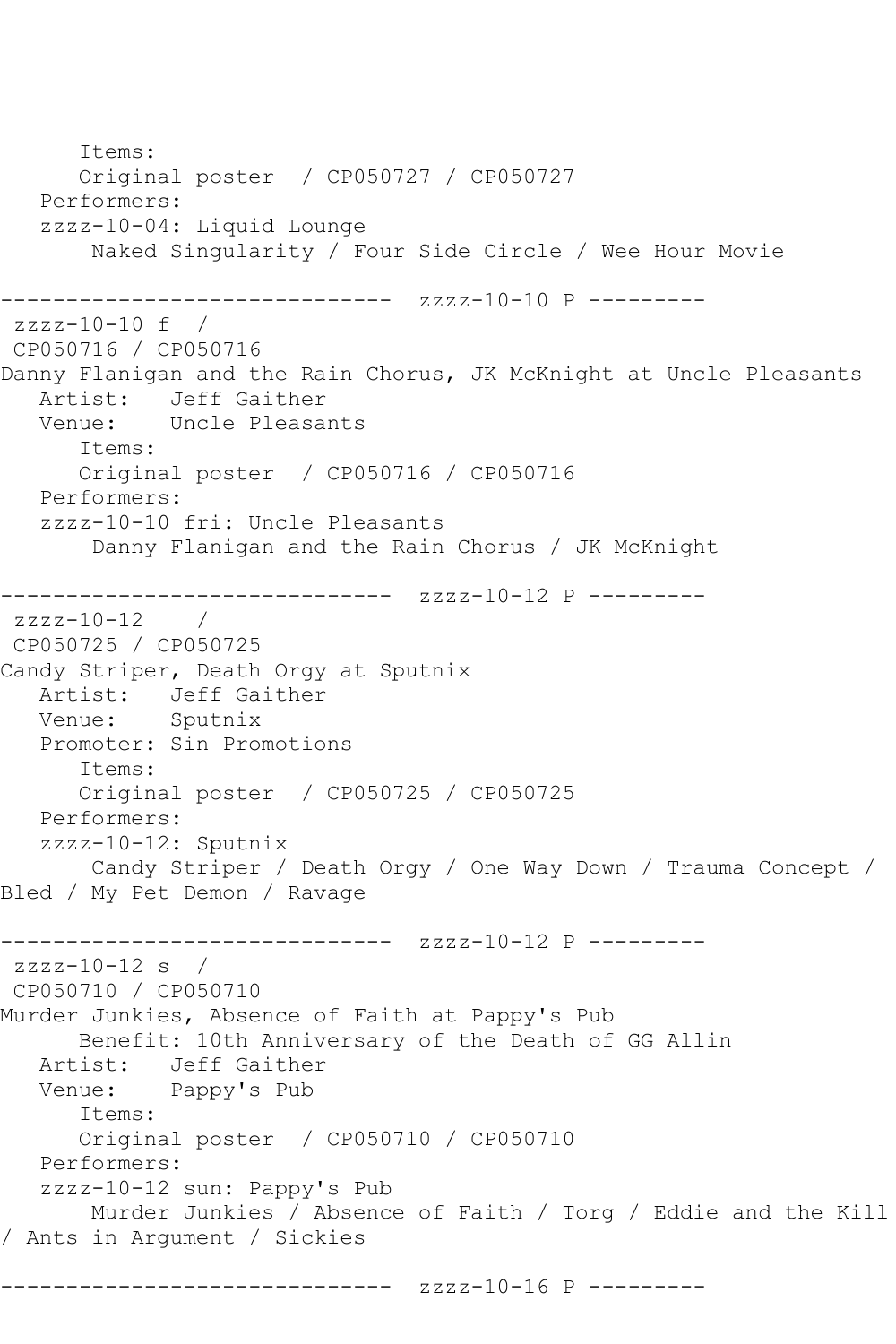zzzz-10-16 w / CP050696 / CP050696 Stone Temple Pilots at Electric Factory - Philadelphia, PA Artist: Jeff Gaither<br>Venue: Electric Fac Electric Factory Items: Original poster / CP050696 / CP050696 Performers: zzzz-10-16 wed: Electric Factory Stone Temple Pilots ------------------------------ zzzz-10-25 P -------- zzzz-10-25 / CP050742 / CP050742 Revenants, My Own Victim at Tek World Artist: Jeff Gaither Venue: Tek World Items: Original poster / CP050742 / CP050742 Performers: zzzz-10-25: Tek World Revenants / My Own Victim / Caustic / Absence of Faith ------------------------------ zzzz-10-25 P -------- zzzz-10-25 f / CP050746 / CP050746 Halloween Hell Fest Artist: Jeff Gaither Items: Original poster / CP050746 / CP050746 Performers: zzzz-10-25 fri: Element 80 / Lockjaw / Legion / Mud Flap / Crankfish / Never Dead / Deep Under Dirt ------------------------------ zzzz-10-26 P -------- zzzz-10-26 s / CP050661 / CP050661 Jagged Thought Process, Individual Balistik Orkest Artist: Jeff Gaither Items: Original poster / CP050661 / CP050661 Performers: zzzz-10-26 sat: Jagged Thought Process / Individual Balistik Orkest ------------------------------ zzzz-10-30 P -------- zzzz-10-30 /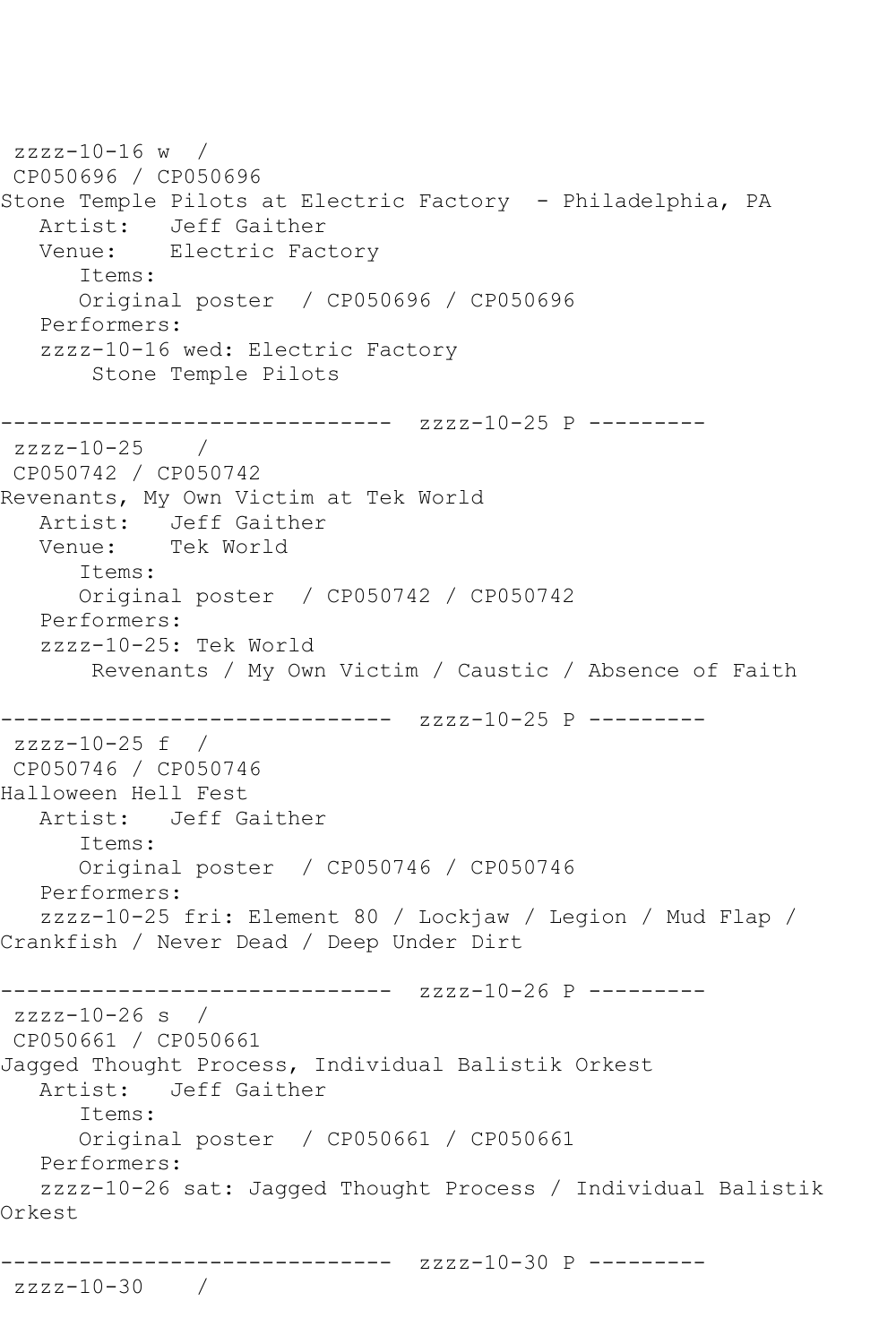```
CP050741 / CP050741
Exploding Zombies, Skin Casket at Machine Shop
   Artist: Jeff Gaither
   Venue: Machine Shop
       Items:
      Original poster / CP050741 / CP050741
   Performers:
   zzzz-10-30: Machine Shop
        Exploding Zombies / Skin Casket / Miscreants
------------------------------ zzzz-10-31 P ---------
zzzz-10-31 / 
CP050713 / CP050713
Halloween at the Boardwalk
   Artist: Jeff Gaither
       Items:
      Original poster / CP050713 / CP050713
   Performers:
   zzzz-10-31: Circle of 5ths / Brand X Savior / Lowboy / Absent Me
------------------------------ zzzz-10-31 P ---------
zzzz-10-31 / 
CP050740 / CP050740
Psycho Charger with the Independents at Side Bar
  Artist: Jeff Gaither<br>Venue: Side Bar
            Side Bar
       Items:
      Original poster / CP050740 / CP050740
   Performers:
   zzzz-10-31: Side Bar
        Psycho Charger with the Independents
------------------------------ zzzz-10-31 P ---------
zzzz-10-31 f / 
CP050711 / CP050711
Halloween
   Artist: Jeff Gaither
   Venue: Hell's Kitchen
      Items:
       Original poster / CP050711 / CP050711
   Performers:
   zzzz-10-31 fri: Hell's Kitchen
        Church of Hate / Uglyhead / Weight of the World / Dekrepit
                   ------------------------------ zzzz-11-01 P ---------
zzzz-11-01 s /
CP050715 / CP050715
```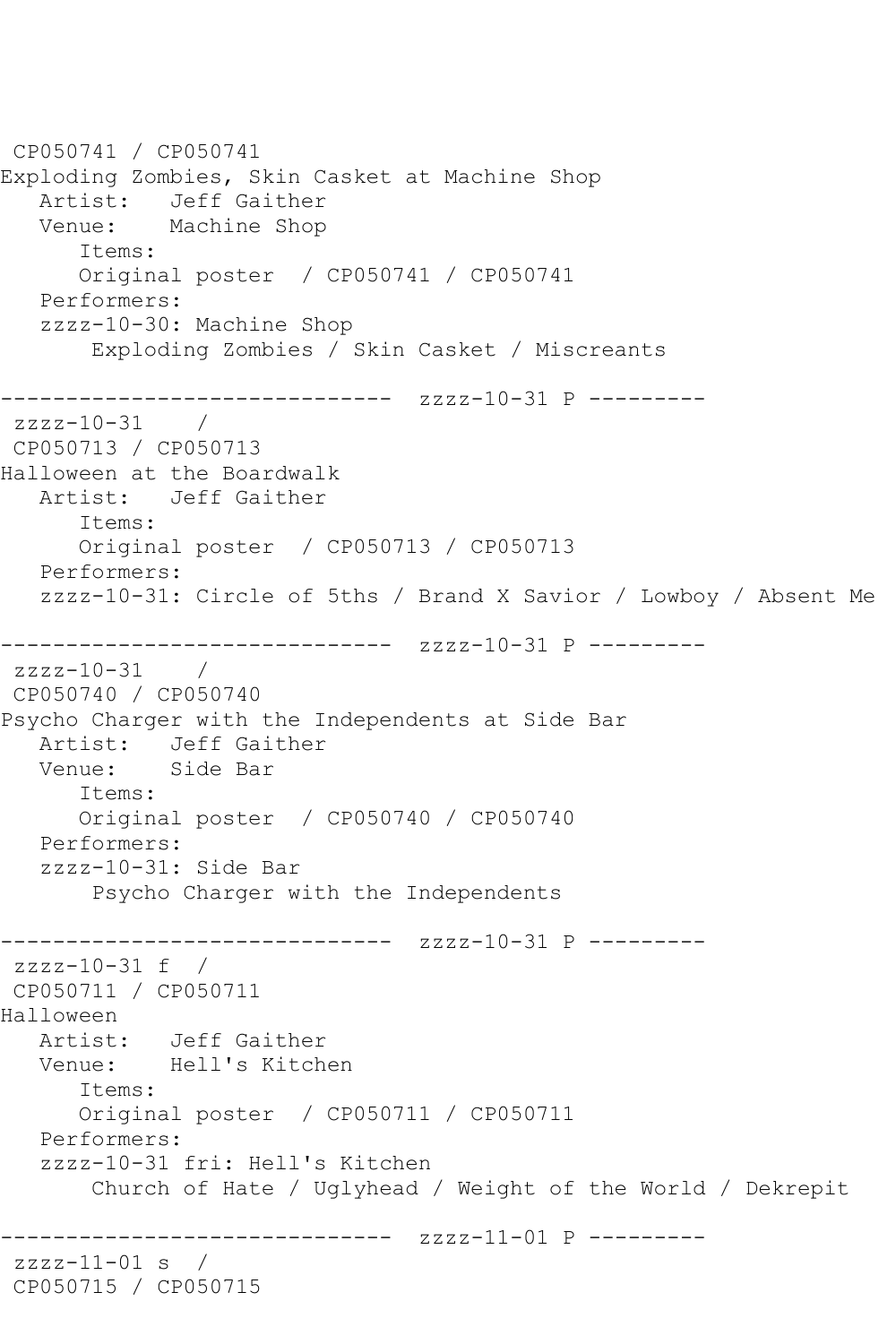Halloween Show Artist: Jeff Gaither Venue: Twice Told Performance Cafe Items: Original poster / CP050715 / CP050715 Performers: zzzz-11-01 sat: Twice Told Performance Cafe Revenants / Nemesis / Hallowtide / Paradox 44 / Toddspoint ------------------------------ zzzz-11-05 P -------- zzzz-11-05 / CP050660 / CP050660 Informer at Gabe's Oasis - Iowa City, IA Artist: Jeff Gaither<br>Venue: Gabe's Oasis Gabe's Oasis Items: Original poster / CP050660 / CP050660 Performers: zzzz-11-05: Gabe's Oasis Informer ------------------------------ zzzz-11-16 P -------- zzzz-11-16 s / CP050659 / CP050659 Kilfast, WICH at Verona's Artist: Jeff Gaither Venue: Verona's Items: Original poster / CP050659 / CP050659 Performers: zzzz-11-16 sat: Verona's Kilfast / WICH / Origin Unknown / Seventh Gate / My War / Audio Terror Regime ------------------------------ zzzz-11-21 P -------- zzzz-11-21 t / CP050669 / CP050669 Evil Jake at Orchard Artist: Jeff Gaither Venue: Orchard Items: Original poster / CP050669 / CP050669 Performers: zzzz-11-21 thu: Orchard Evil Jake ------------------------------ zzzz-11-29 P ---------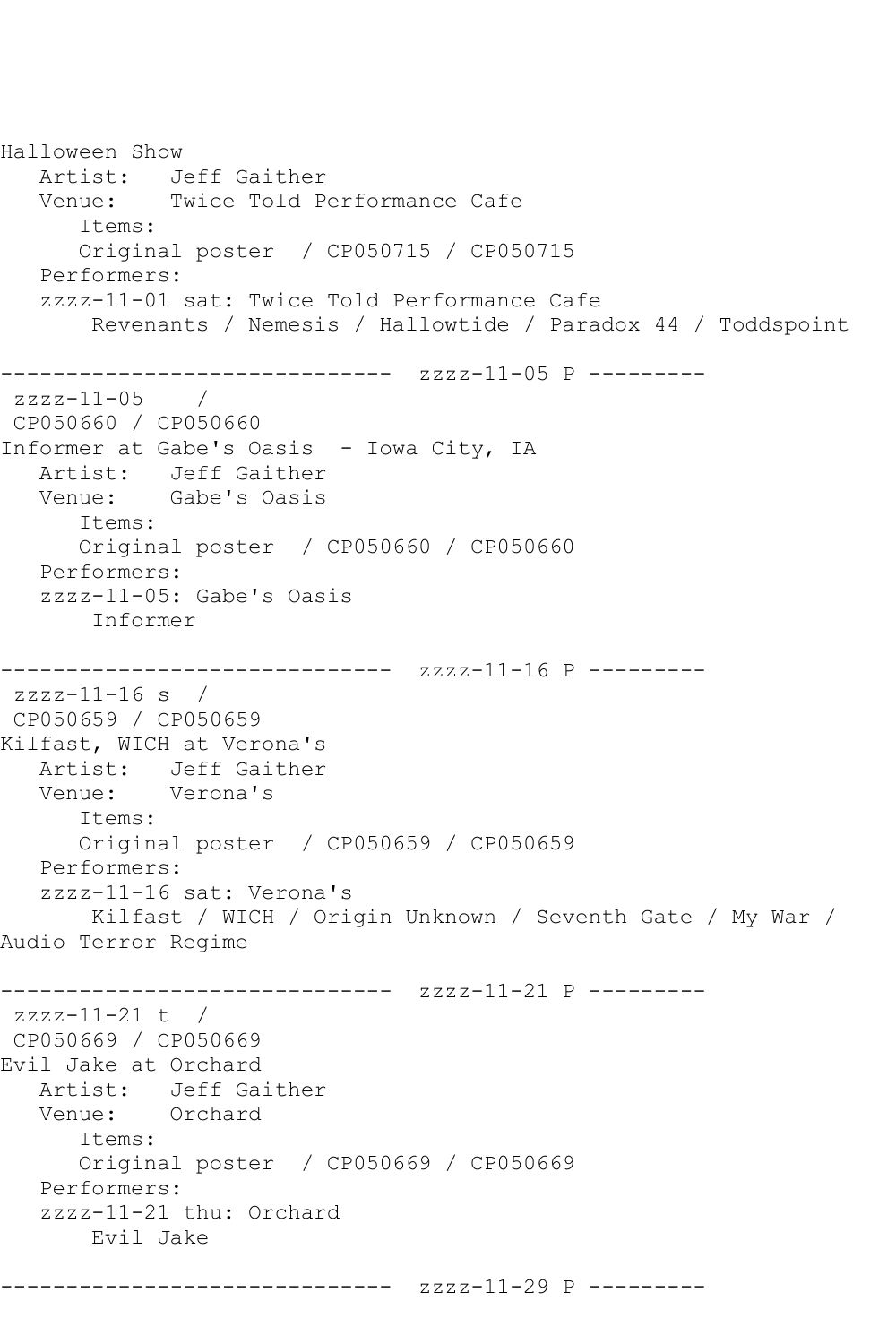```
zzzz-11-29 f / 
CP050673 / CP050673
Ground Swell at L amour
      Benefit: In Support of 25 Ta Life
   Artist: Jeff Gaither
   Venue: L amour
      Items:
      Original poster / CP050673 / CP050673
   Performers:
   zzzz-11-29 fri: L amour
       Ground Swell
------------------------------ zzzz-11-30 P ---------
zzzz-11-30 / 
CP050743 / CP050743
Dave Brockie Experience, Urial Mints at Tek World
      Benefit: Dave Brockie from Gwar
   Artist: Jeff Gaither
   Venue: Tek World
      Items:
      Original poster / CP050743 / CP050743
   Performers:
   zzzz-11-30: Tek World
       Dave Brockie Experience / Urial Mints / MSD / Kallus / Slow 
Suicide
------------------------------ zzzz-12-02 P ---------
zzzz-12-02 / 
CP050675 / CP050675
Electric Frankenstein, Sweet Walkin Cheetahs at Covered Wagon
   Artist: Jeff Gaither
   Venue: Covered Wagon Saloon
      Items:
      Original poster / CP050675 / CP050675
   Performers:
   zzzz-12-02: Covered Wagon Saloon
      Electric Frankenstein / Sweet Walkin Cheetahs / Three Years 
Band
------------------------------ zzzz-12-03 P ---------
zzzz-12-03 t / 
CP050678 / CP050678
Andrew W.K., Most Precious Blood at Headliners
   Artist: Jeff Gaither
   Venue: Headliners
      Items:
      Original poster / CP050678 / CP050678
```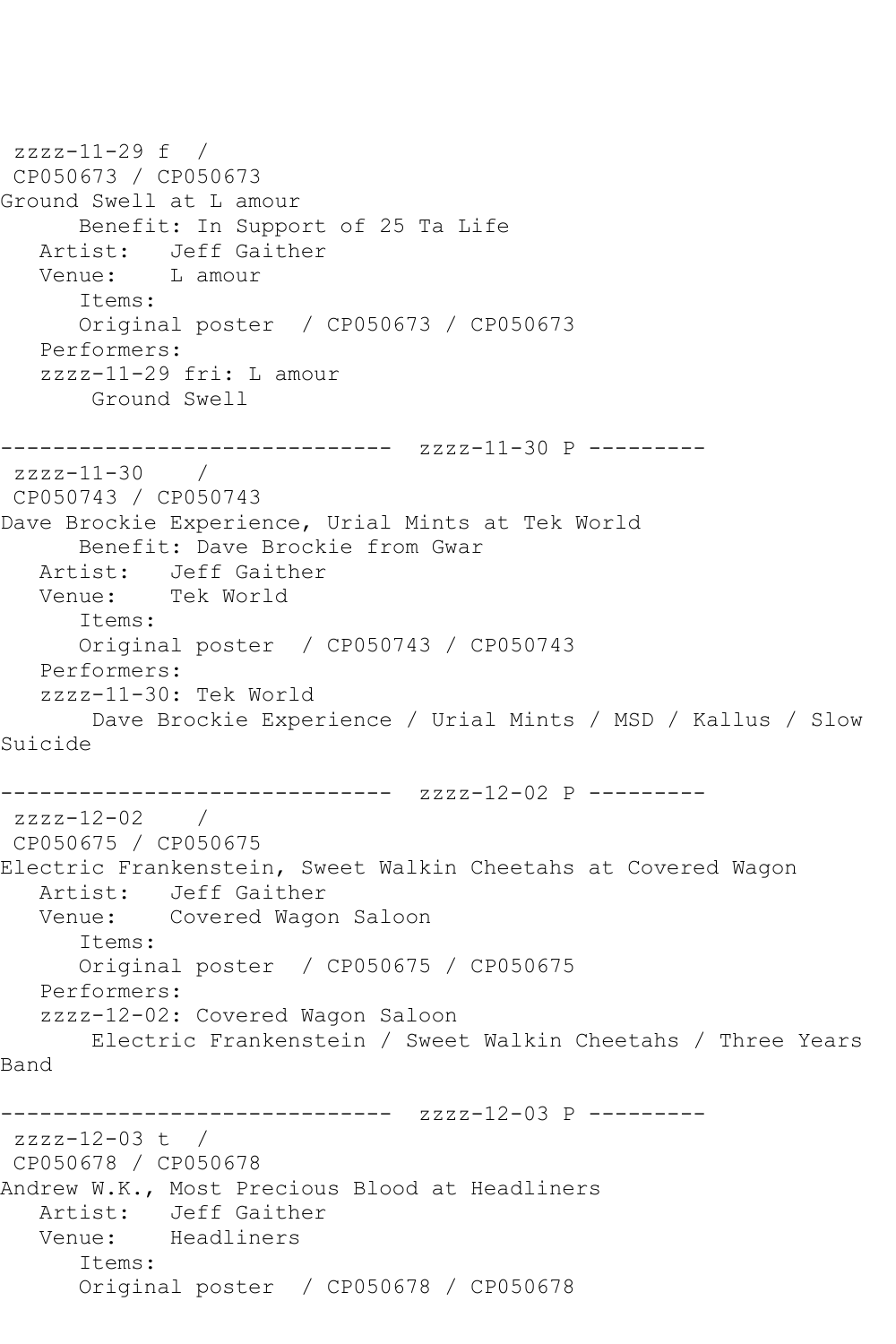Performers: zzzz-12-03 tue: Headliners Andrew W.K. / Most Precious Blood / 1080 / Lust 4 Hate ------------------------------ HOB zzzz-zz-zz P -------- zzzz-zz-zz / HOB CP030544 / NM10493 Misfits at House of Blues - Wetlands, NY Artist: Jeff Gaither<br>Venue: House of Blue House of Blues Items: Original poster HOB / CP030544 / NM10493 (10 x 21) Performers: zzzz-zz-zz: House of Blues Misfits ------------------------------ zzzz-zz-zz P -------- zzzz-zz-zz / CP050670 / CP050670 European Tour Artist: Jeff Gaither Items: Original poster / CP050670 / CP050670 Performers: Impotent Sea Snakes ------------------------------ zzzz-zz-zz P -------- zzzz-zz-zz / CP050672 / CP050672 Undead Artist: Jeff Gaither Items: Original poster / CP050672 / CP050672 Performers: Undead ------------------------------ zzzz-zz-zz P -------- zzzz-zz-zz / CP050695 / CP050695 Gin Blossoms Benefit: 2003 Tour Artist: Jeff Gaither Items: Original poster / CP050695 / CP050695 Performers: Gin Blossoms ------------------------------ zzzz-zz-zz P -------- zzzz-zz-zz / CP050697 / CP050697